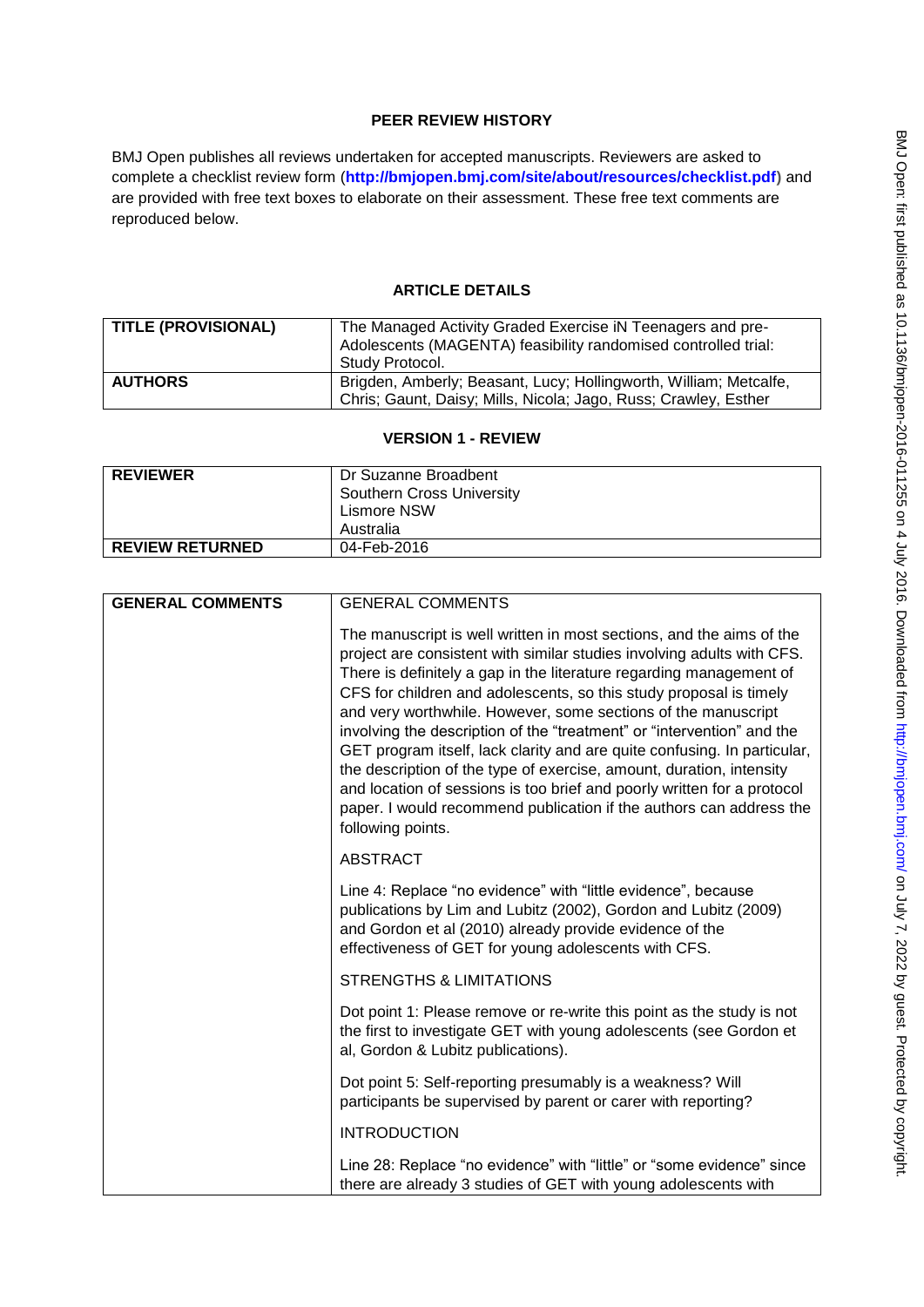| CFS.                                                                                                                                                                                                                                                                                                                                                                                                                                                                                                                                                                                               |
|----------------------------------------------------------------------------------------------------------------------------------------------------------------------------------------------------------------------------------------------------------------------------------------------------------------------------------------------------------------------------------------------------------------------------------------------------------------------------------------------------------------------------------------------------------------------------------------------------|
| Line 31: Replace "evidence on" with "evidence of". Please reference<br>this statement.                                                                                                                                                                                                                                                                                                                                                                                                                                                                                                             |
| Line 54: Please state what the "intervention" actually is i.e. a<br>comparison of 2 interventions (GET versus AM), so the readers<br>understand what you are comparing. Sections of the manuscript<br>become unclear when you just refer to 1 intervention.                                                                                                                                                                                                                                                                                                                                        |
| AIMS AND OBJECTIVES                                                                                                                                                                                                                                                                                                                                                                                                                                                                                                                                                                                |
| One of the aims is to assess the effectiveness of GET compared to<br>AM. You could include an aim that states exactly how you will<br>assess "effectiveness" e.g. adherence, exercise compliance,<br>evaluation of exercise performance.                                                                                                                                                                                                                                                                                                                                                           |
| Point 6: GET and AM are the 2 interventions so make sure this is<br>stated earlier in the Aims.                                                                                                                                                                                                                                                                                                                                                                                                                                                                                                    |
| <b>METHODS</b>                                                                                                                                                                                                                                                                                                                                                                                                                                                                                                                                                                                     |
| P 6, Line 19 and Line 50: Your age group is earlier stated as 8 to 17<br>yr. Suggest you replace "child" with "child or adolescent" to<br>accurately reflect the age group. Should be consistent throughout<br>manuscript.                                                                                                                                                                                                                                                                                                                                                                         |
| Line 54: Possible participants will be excluded if they are "too<br>severely affected". Please state what this means (e.g. excessive<br>fatigue, joint pain?) and who makes the decision (i.e. doctor, project<br>clinician?).                                                                                                                                                                                                                                                                                                                                                                     |
| P 7, line 12: Use plural - "interventions".                                                                                                                                                                                                                                                                                                                                                                                                                                                                                                                                                        |
| Line 35-36: sample size for interventions - please provide the power<br>calculation used, rather than "We believe that". Are there any<br>references from previous studies regarding the sample size?                                                                                                                                                                                                                                                                                                                                                                                              |
| P 8, Lines 4 and 29-30: A progression of 10-20% per week in<br>physical activity is regarded as standard for healthy adults. Other<br>CFS research suggests that progression for CFS patients should be<br>a lot less or at least self-paced with periods of no progression if<br>symptomatic. Can the authors explain why the 10-20% progression<br>was chosen and support this with references from CFS literature?                                                                                                                                                                              |
| Lines 24 – 24: This section needs clarification, and extra information<br>should also be included in Appendix 1. You state later in the<br>manuscript that your interventions consist of 8 to 12 follow-up<br>sessions per year delivered by a clinician, yet here the intervention<br>is defined as weekly exercise measured by diary, app and<br>accelerometer - presumably self-reported and not monitored by a<br>parent/carer. Please clarify; also, is the exercise intervention is<br>home-based, or are you including exercise at schools or other<br>locations and how is that monitored? |
| The other issue is that of monitoring exercise intensity, HR may be<br>somewhat inaccurate; for CFS patients other research shows that<br>rate of perceived exertion (RPE) used in conjunction with HR, is<br>more useful for detecting fatigue and exercise limits, Can the<br>authors please reference the sentence on target HR and explain                                                                                                                                                                                                                                                     |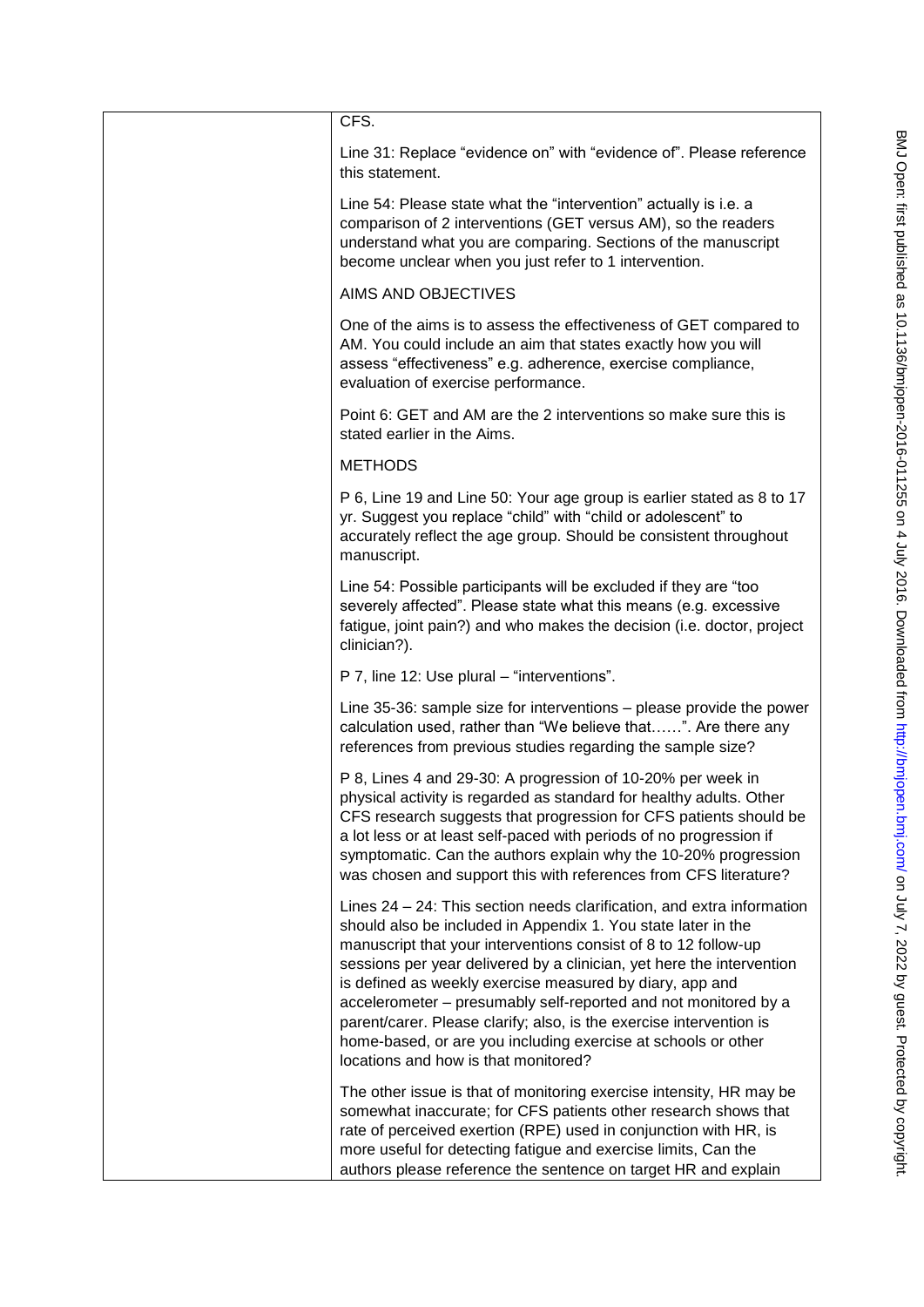| why that is the most useful method for measuring intensity in<br>children. Also can they actually state the target HR (e.g. between 60<br>-80% max HR?) and why these limits were chosen (possibly<br>referring to clinical exercise guidelines).                                                                                                                                                                                                                                                                                                                                                                                                                                                                                                              |
|----------------------------------------------------------------------------------------------------------------------------------------------------------------------------------------------------------------------------------------------------------------------------------------------------------------------------------------------------------------------------------------------------------------------------------------------------------------------------------------------------------------------------------------------------------------------------------------------------------------------------------------------------------------------------------------------------------------------------------------------------------------|
| P8, Line 39 Treatment Delivery: This is confusing as you have<br>already partly discussed both GET and AM interventions. What is<br>the "treatment" if not the intervention? Would be better to remove<br>this word and use "Follow Up Sessions" as the heading. What<br>treatment is the clinician providing, and what is involved in the<br>follow-up sessions? This is not stated and confuses the reader.<br>Where are these sessions being held (home? clinic? school?). Are<br>the follow-up sessions interviews to assess how either GET or AM<br>are going, or are they CBT sessions? Please re-write this paragraph<br>making it very clear what the 8-12 sessions are, where they are and<br>if any further exercise or AM occurs in these sessions. |
| Line 53: also confusing as you state that participants can withdraw<br>from "either treatment" or "treatment arm" - if you are talking about<br>the GET or AM interventions then say so, otherwise describe what<br>the "treatments' actually are.                                                                                                                                                                                                                                                                                                                                                                                                                                                                                                             |
| P 9, Line 53. Trial Interventions: This section needs better<br>explanation. "Intervention sessions will be routinely recorded".<br>GET and AM interventions have previously been described as<br>occurring at home or elsewhere (not really clear). Are the<br>researchers going to audio-record the participants doing exercise or<br>AM at home/school or wherever? Or is this going to occur during<br>one of the 8-12 Follow Up sessions?                                                                                                                                                                                                                                                                                                                 |
| Lines 15 – 25. "Treatments" again being used with no description of<br>what is meant. Are you talking about the exercise or AM<br>interventions or something else? Please clarify.                                                                                                                                                                                                                                                                                                                                                                                                                                                                                                                                                                             |
| Line 36: "Interviews" – are these with clinicians delivering GET/AM,<br>or participants and parents/carers? Please state exactly who will be<br>interviewed.                                                                                                                                                                                                                                                                                                                                                                                                                                                                                                                                                                                                   |
| Lines 46-56. Sample sizes. You have already written about sample<br>sizes for GET/AM participants on Page 7. This is a separate sample<br>size calculation for interviews only? If so, this section should be back<br>on Page 7 under the Sample Size heading, in a separate paragraph<br>explaining that the calculation will be for interviewees from the<br>participants, parents and "practitioners" – what is meant by<br>practitioners? Are these the clinicians who deliver the GET/AM or<br>medical practitioners or other allied health professionals?                                                                                                                                                                                                |
| How was the sample size of 45 "estimated"? Please explain if a<br>power calculation was used and why a number of 45 was<br>considered to be appropriate - a reference/references to the<br>literature would be useful to support your estimation.                                                                                                                                                                                                                                                                                                                                                                                                                                                                                                              |
| P 11, Outcome Measures: The paragraph about Accelerometers and<br>data should be in the Methods - Clinical Intervention section, with<br>further clarification and detail. Please include -                                                                                                                                                                                                                                                                                                                                                                                                                                                                                                                                                                    |
| Whether all participants in GET and AM will wear<br>accelerometers<br>Will accelerometers be worn for each exercise session at                                                                                                                                                                                                                                                                                                                                                                                                                                                                                                                                                                                                                                 |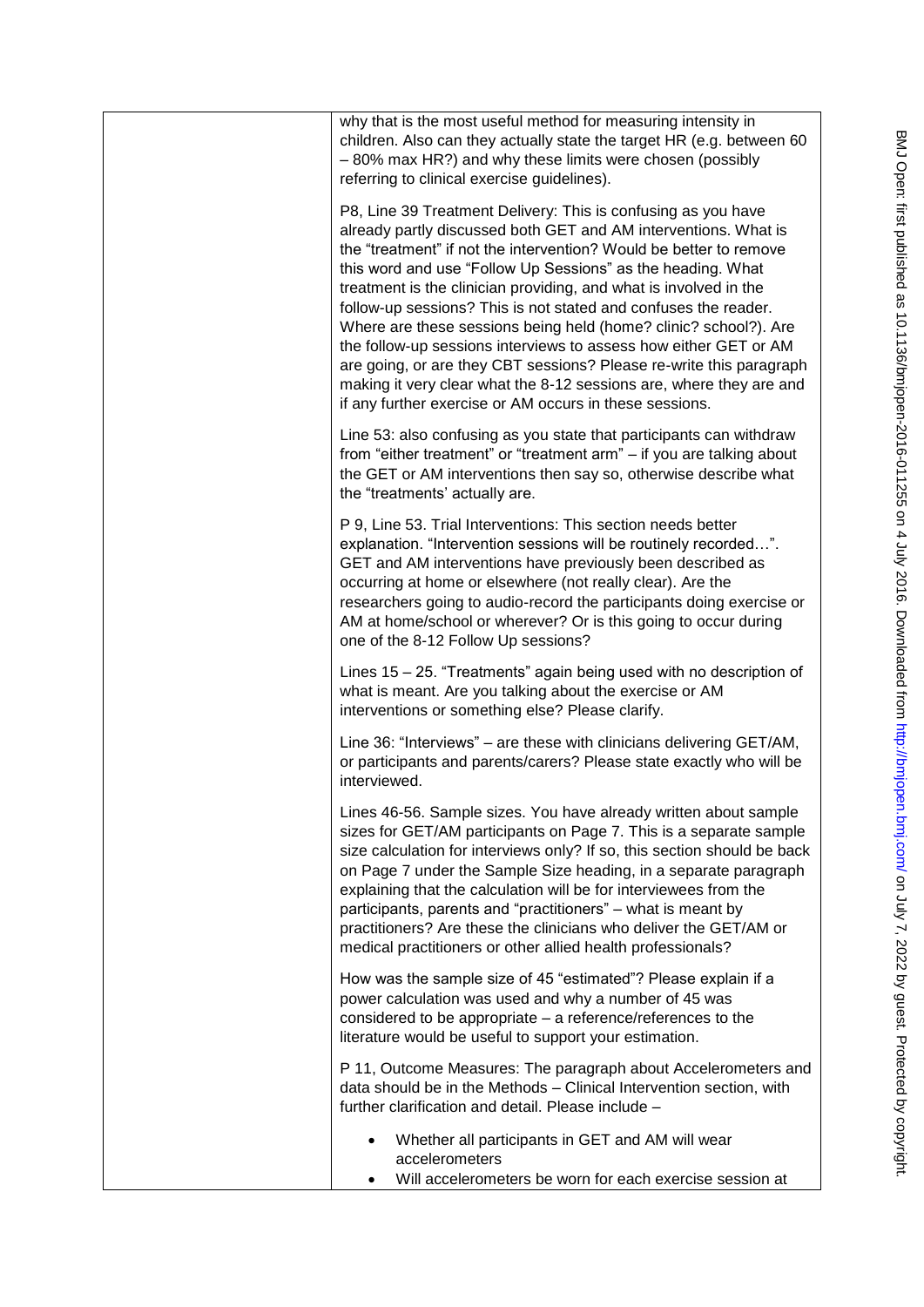| home, school or elsewhere<br>P 12, Line 35-36. Replace "treatments" with "interventions" for<br>consistency, as you are referring to GET and AM.                                                                                                                                                                                                                                                                                                                       |
|------------------------------------------------------------------------------------------------------------------------------------------------------------------------------------------------------------------------------------------------------------------------------------------------------------------------------------------------------------------------------------------------------------------------------------------------------------------------|
| Lines 37-38. Confusing - you change from talking about<br>interventions to follow-up sessions; are the sessions interviews or<br>GET/AM - this needs to be clarified earlier in the manuscript.                                                                                                                                                                                                                                                                        |
| Line 44: remove "treatment" and replace with "intervention".                                                                                                                                                                                                                                                                                                                                                                                                           |
| P 13, Line 10: as above                                                                                                                                                                                                                                                                                                                                                                                                                                                |
| Lines 11 and 14: What is DSMC? Please use full words in the first<br>instance, then the anagram.                                                                                                                                                                                                                                                                                                                                                                       |
| Table 1: there is no exercise assessment or physiological data<br>displayed. For clinical exercise professionals, it would be useful to<br>see baseline exercise capacity and physiological measures (e.g.<br>HR, BP, exercise assessment results) for comparison to later, post-<br>training outcomes measures - after all, you are comparing GET to<br>AM and intervention effectiveness was one of the project aims.                                                |
| P14, paragraph 2: All the accelerometer information should have<br>been written in the Methods - Clinical Intervention section; please<br>put it there with the relevant outcomes measures following (see my<br>previous comment above).                                                                                                                                                                                                                               |
| Line 49: please explain the "established methods" for calculating<br>accelerometer data that you will use, with references.                                                                                                                                                                                                                                                                                                                                            |
| P 19, REFERENCES: suggest that the authors include publications<br>by Lim and Lubitz (2002); Gordon and Lubitz (2009); Gordon et al<br>(2010); van Cauwenbergh et al (2012); ACSM or similar guidelines<br>for exercise prescription. Further references for power calculations<br>and supporting documentation should be included.                                                                                                                                    |
| <b>SUPPLEMENTARY FILES</b>                                                                                                                                                                                                                                                                                                                                                                                                                                             |
| AM, P 1, Line 34. Please justify the use of 10-20% progression for<br>use with children/adolescents with CFS.                                                                                                                                                                                                                                                                                                                                                          |
| This group should have the same physical assessments as the GET<br>group (for comparison), considering that both groups will be<br>recording physical activity via app and accelerometer.                                                                                                                                                                                                                                                                              |
| Please add the use of accelerometers to record incidental exercise<br>and physical activity.                                                                                                                                                                                                                                                                                                                                                                           |
| GET, This section is very poorly written and as a protocol paper,<br>needs a lot more information.                                                                                                                                                                                                                                                                                                                                                                     |
| Please add the following information -                                                                                                                                                                                                                                                                                                                                                                                                                                 |
| Will this group have the same cognitive assessments as the<br>AM, as you will be comparing both groups (shouldn't both<br>groups will have exercise and cognitive assessments if you<br>are comparing the effectiveness of both interventions).<br>Describe the physical/exercise assessments to be<br>$\bullet$<br>completed in Week 1.<br>Describe the types of exercise done in Week 1 (incidental,<br>aerobic, anaerobic, strength or flexibility or mixed modes?) |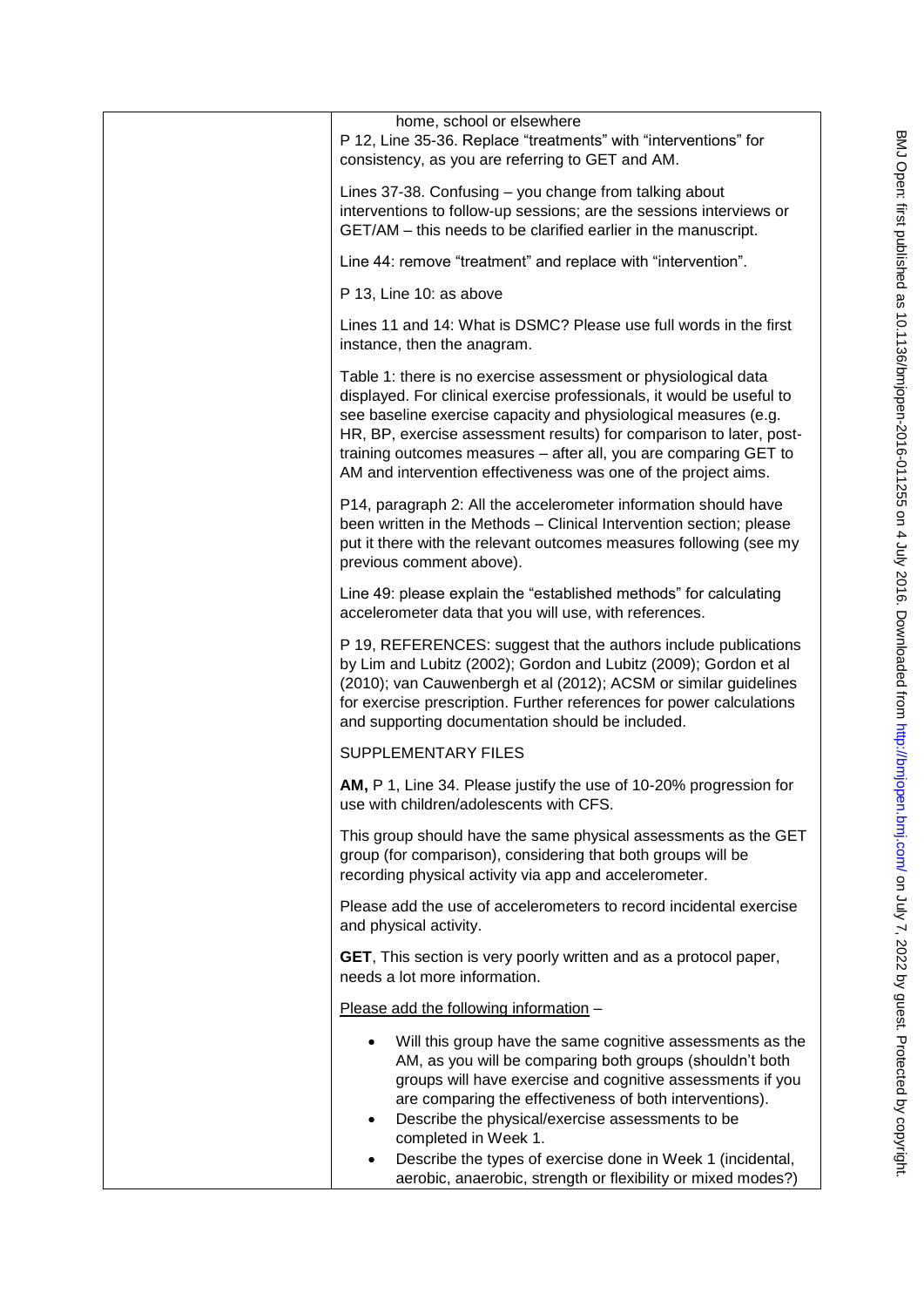|           | State all the functional and aerobic tests used if more than 2<br>MWT and Sit to Stand (e.g. manual muscle tests, hand grip<br>strength); you have written "included" so that suggests more<br>than 2. Why did the AM group not do the same |
|-----------|---------------------------------------------------------------------------------------------------------------------------------------------------------------------------------------------------------------------------------------------|
|           | assessments?                                                                                                                                                                                                                                |
| $\bullet$ | Is the exercise only home-based or will it be done at school                                                                                                                                                                                |
|           | or other centres, and who is going to supervise or monitor it                                                                                                                                                                               |
|           | (parents, carers, or self-report only).                                                                                                                                                                                                     |
|           |                                                                                                                                                                                                                                             |
| $\bullet$ | Please justify the use of 10-20% progression for use with                                                                                                                                                                                   |
|           | children/adolescents with CFS.                                                                                                                                                                                                              |
| $\bullet$ | Define "30 minutes of gentle exercise". What exactly will                                                                                                                                                                                   |
|           | they be doing? What are the intensities for "gentle", since                                                                                                                                                                                 |
|           | you are using HR as a measure of intensity? Would strongly                                                                                                                                                                                  |
|           | recommend you also use RPE.                                                                                                                                                                                                                 |
| $\bullet$ | Please clarify the sentence "once children are doing 30                                                                                                                                                                                     |
|           |                                                                                                                                                                                                                                             |
|           | minutes of gentle exercise each day, the exercise will                                                                                                                                                                                      |
|           | increase in intensity such that participants start doing                                                                                                                                                                                    |
|           | aerobic exercise". This makes no sense – aerobic exercise                                                                                                                                                                                   |
|           | is sustainable exercise using the large muscle groups. If                                                                                                                                                                                   |
|           | they are not starting with aerobic exercise such as walking,                                                                                                                                                                                |
|           | what are they doing? The usual progression for CFS                                                                                                                                                                                          |
|           | patients is to gradually increase duration of exercise, before                                                                                                                                                                              |
|           | increasing intensity, otherwise you risk exacerbating                                                                                                                                                                                       |
|           | symptoms.                                                                                                                                                                                                                                   |
|           | "The aerobic component will then be slowly increased"                                                                                                                                                                                       |
|           |                                                                                                                                                                                                                                             |
|           | What does this actually mean? What other exercise are they                                                                                                                                                                                  |
|           | doing apart from aerobic (e.g. strength, flexibility, games?)                                                                                                                                                                               |
|           | and please state the components of the exercise program.                                                                                                                                                                                    |
| $\bullet$ | HR monitoring – how are children under 10 yr going to                                                                                                                                                                                       |
|           | monitor intensity or effort?                                                                                                                                                                                                                |
| $\bullet$ | Please reword sentence Line 36 to state that children will be                                                                                                                                                                               |
|           | using a HR monitor to prevent them doing too high an                                                                                                                                                                                        |
|           | exercise intensity rather than "too much".                                                                                                                                                                                                  |
|           | How are target HR to be calculated? Please reference this                                                                                                                                                                                   |
|           | section according to exercise guidelines for children.                                                                                                                                                                                      |
|           | Lines 47 - 52. Health Dept guidelines are for healthy                                                                                                                                                                                       |
|           |                                                                                                                                                                                                                                             |
|           | children not those suffering from a fatiguing illness. Vigorous                                                                                                                                                                             |
|           | exercise is usually contraindicated for CFS patients due to                                                                                                                                                                                 |
|           | the risk of symptom exacerbation. These guidelines mention                                                                                                                                                                                  |
|           | a mixed-model approach to exercise programming (aerobic,                                                                                                                                                                                    |
|           | strength and flexibility components) but the authors have not                                                                                                                                                                               |
|           | described the GET programs they will be using with the                                                                                                                                                                                      |
|           | participants. For a protocol paper, this needs to be proposed                                                                                                                                                                               |
|           | in reasonable detail.                                                                                                                                                                                                                       |
| ٠         | How is exercise participation to be managed in the event of                                                                                                                                                                                 |
|           | increased symptoms? Will children be advised to rest and                                                                                                                                                                                    |
|           | will their exercise program be scaled back to more                                                                                                                                                                                          |
|           |                                                                                                                                                                                                                                             |
|           | manageable duration and intensity?                                                                                                                                                                                                          |
| $\bullet$ | Flexible elements – it seems ROM is not a mandatory                                                                                                                                                                                         |
|           | assessment but a flexibility (stretching) program can be                                                                                                                                                                                    |
|           | given to participants and they can be "offered a                                                                                                                                                                                            |
|           | strengthening program" If they are not doing strength                                                                                                                                                                                       |
|           | and flexibility exercises in their program, are they only doing                                                                                                                                                                             |
|           | aerobic exercise? This is not clear in the first section of the                                                                                                                                                                             |
|           | GET appendix and should be.                                                                                                                                                                                                                 |
|           |                                                                                                                                                                                                                                             |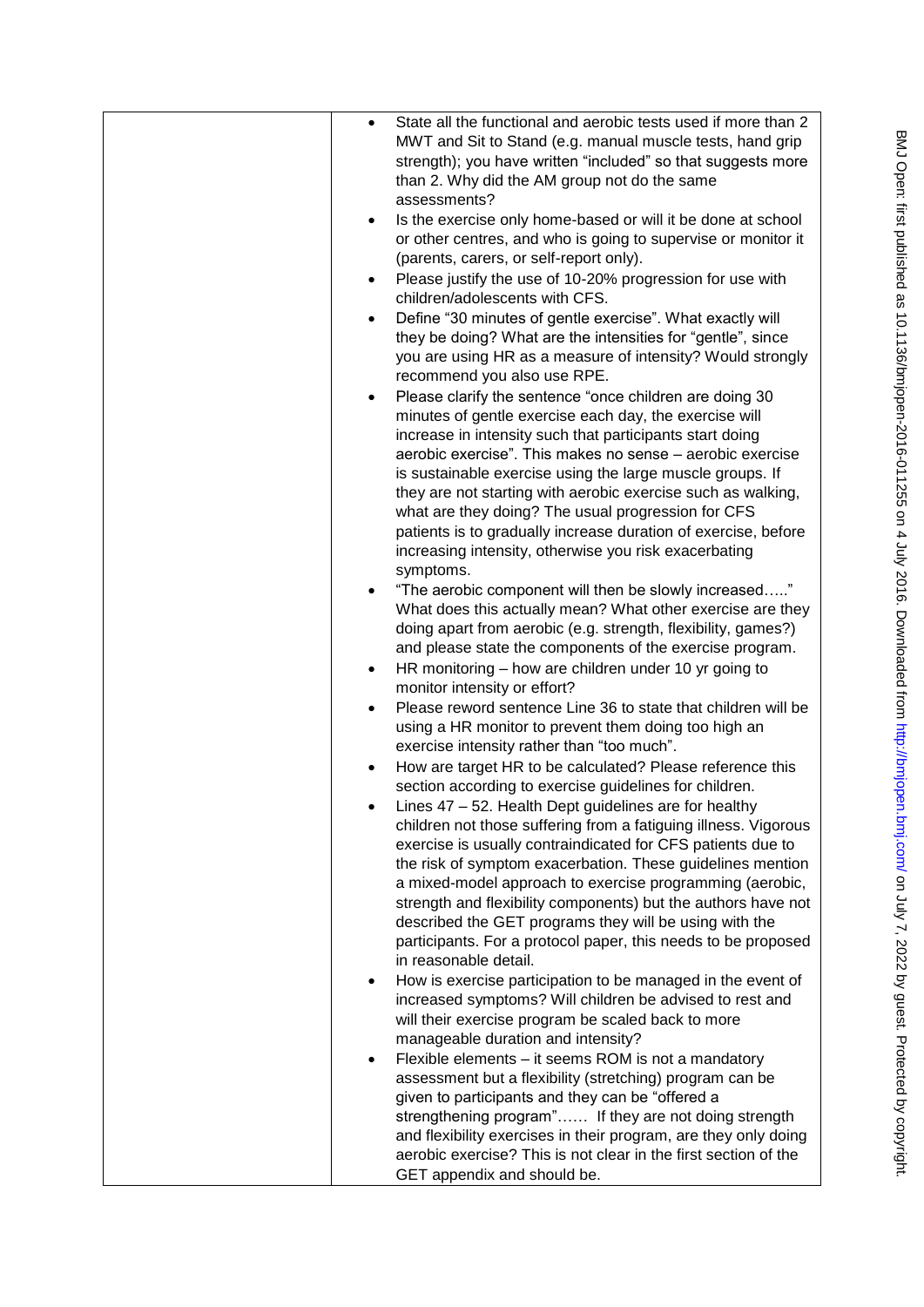| When are you re-assessing exercise performance? Only<br>pre- and post-trial or during the 12 months?<br>In summary, the GET section needs to be re-written in more detail<br>with regard to the GET exercises proposed for participants, and it<br>should be referenced according to the available literature and<br>guidelines. It is very concerning that participants may be pushed too<br>hard to meet non-CFS exercise guidelines and with a high<br>progression rate, poor management of intensity, and with<br>unstructured programs. |
|----------------------------------------------------------------------------------------------------------------------------------------------------------------------------------------------------------------------------------------------------------------------------------------------------------------------------------------------------------------------------------------------------------------------------------------------------------------------------------------------------------------------------------------------|
|                                                                                                                                                                                                                                                                                                                                                                                                                                                                                                                                              |

| <b>REVIEWER</b>        | <b>Lucy Clark</b><br>QMUL. London |
|------------------------|-----------------------------------|
| <b>REVIEW RETURNED</b> | 10-Mar-2016                       |

| <b>GENERAL COMMENTS</b> | This study protocol investigating the feasibility of carrying out a RCT<br>of GET for CFS/ME is written clearly and in enough detail for it to be<br>repeated. It includes all the information it should regarding funding<br>and ethics, and the references seem to be relevant to this population<br>and up-to-date. The title and abstract are clear, and it describes an |
|-------------------------|------------------------------------------------------------------------------------------------------------------------------------------------------------------------------------------------------------------------------------------------------------------------------------------------------------------------------------------------------------------------------|
|                         | interesting study that, when completed, should add to the literature                                                                                                                                                                                                                                                                                                         |
|                         | on GET for CFS/ME.                                                                                                                                                                                                                                                                                                                                                           |

# **VERSION 1 – AUTHOR RESPONSE**

I would recommend publication if the authors can address the following points. Thank you for this feedback. We have responded the following points as detailed below: ABSTRACT

Line 4: Replace "no evidence" with "little evidence", because publications by Lim and Lubitz (2002), Gordon and Lubitz (2009) and Gordon et al (2010) already provide evidence of the effectiveness of GET for young adolescents with CFS.

We have changed "no evidence" to "little evidence" and the sentence now reads "but there is little evidence for the effectiveness". We have now included references to Lim and Lubitz (2002), Gordon and Lubitz (2009) and Gordon et al (2010).

## STRENGTHS & LIMITATIONS

Dot point 1: Please remove or re-write this point as the study is not the first to investigate GET with young adolescents (see Gordon et al, Gordon & Lubitz publications).

Thank you for raising this interesting point. We are very familiar with these papers. As the reviewer will be aware, these treatments are delivered in hospital which is different to MAGENTA, a large RCT testing treatment delivered in the outpatient setting. We therefore believe this is an important strength but have changed our sentence to reflect this. We have added "in the outpatient setting". This now reads:

• "This feasibility study is the first trial to investigate Graded Exercise Therapy in children with CFS/ME in the outpatient setting"

Dot point 5: Self-reporting presumably is a weakness? Will participants be supervised by parent or carer with reporting?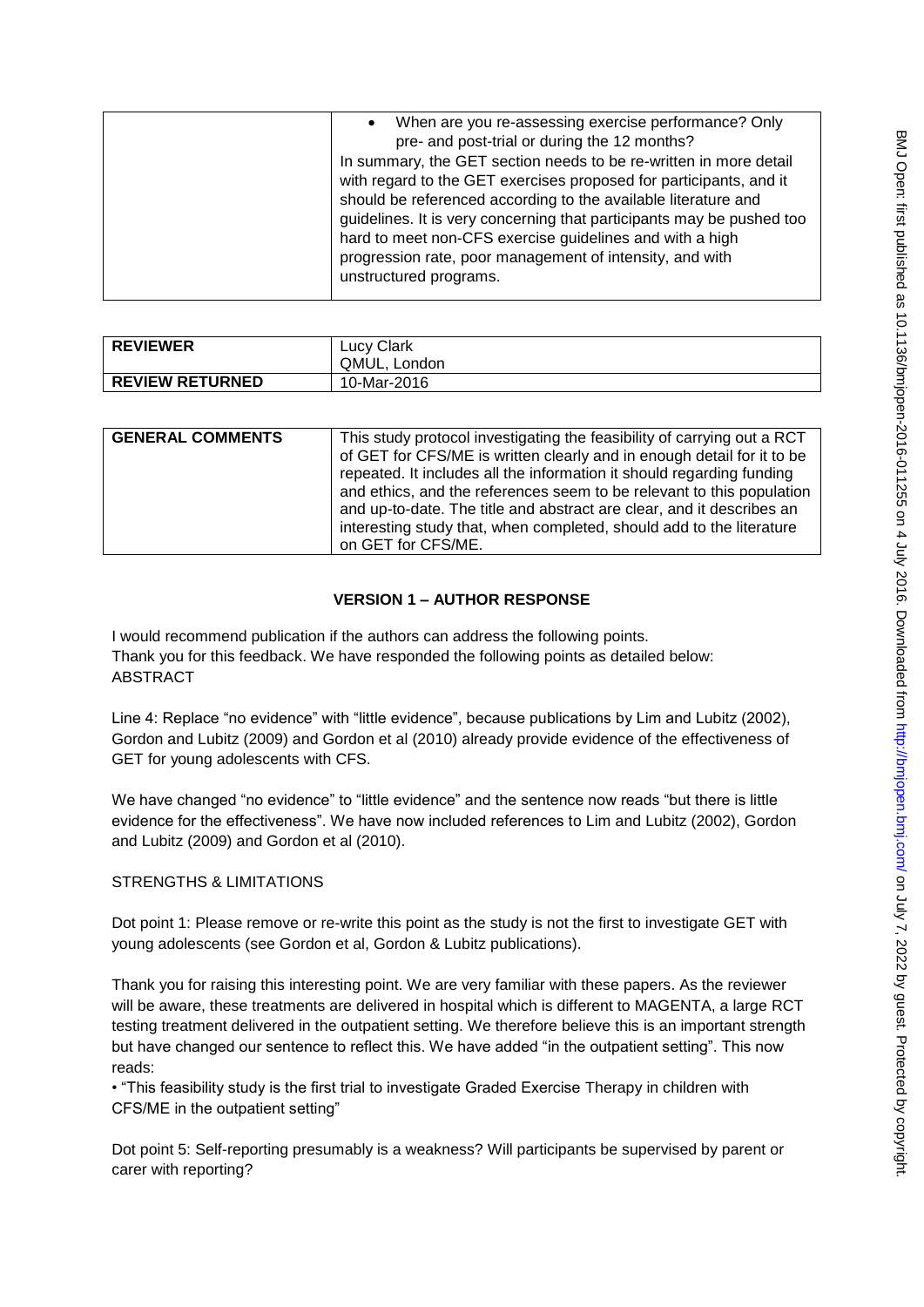We agree this is potentially a weakness (limitation) which is why we have raised it in the strengths and limitation section.

## INTRODUCTION

Line 28: Replace "no evidence" with "little" or "some evidence" since there are already 3 studies of GET with young adolescents with CFS.

We have changed "no evidence" to "little evidence" and the sentence now reads "however there is little evidence for the effectiveness of GET in children although GET is moderately effective in adults"

Line 31: Replace "evidence on" with "evidence of". Please reference this statement.

Thank you for pointing this out. We have replaced "evidence on" with "evidence of".

Line 54: Please state what the "intervention" actually is i.e. a comparison of 2 interventions (GET versus AM), so the readers understand what you are comparing. Sections of the manuscript become unclear when you just refer to 1 intervention.

In the Introduction we state: "In this study we will determine whether it is acceptable and feasible to deliver GET compared with Activity Management in a multicentre randomised controlled trial (RCT)", we believe that this provides the reader with a clear statement of the interventions being studied. We agree that "intervention" may cause confusion and so we have been changed to "interventions" on pages: 2, 4, 7 and 11.

#### AIMS AND OBJECTIVES

One of the aims is to assess the effectiveness of GET compared to AM. You could include an aim that states exactly how you will assess "effectiveness" e.g. adherence, exercise compliance, evaluation of exercise performance.

Within the aims we state: "To ascertain the feasibility and acceptability of conducting an RCT to investigate the effectiveness and cost-effectiveness of GET compared to Activity Management for the treatment of CFS/ME in children. We will use the information to inform the design of a full-scale, adequately powered trial."

If it is feasible to recruit into MAGENTA, we will detail how we will define effectiveness in the full trial, which will be to investigate the effectiveness of GET compared to AM.

Point 6: GET and AM are the 2 interventions so make sure this is stated earlier in the Aims.

In the first line of the AIMS AND OBJECTIVES we state: "To ascertain the feasibility and acceptability of conducting an RCT to investigate the effectiveness and cost-effectiveness of GET compared to Activity Management for the treatment of CFS/ME in children". We believe this clearly outlines the two interventions that we are comparing.

### METHODS

P 6, Line 19 and Line 50: Your age group is earlier stated as 8 to 17 yr. Suggest you replace "child" with "child or adolescent" to accurately reflect the age group. Should be consistent throughout manuscript.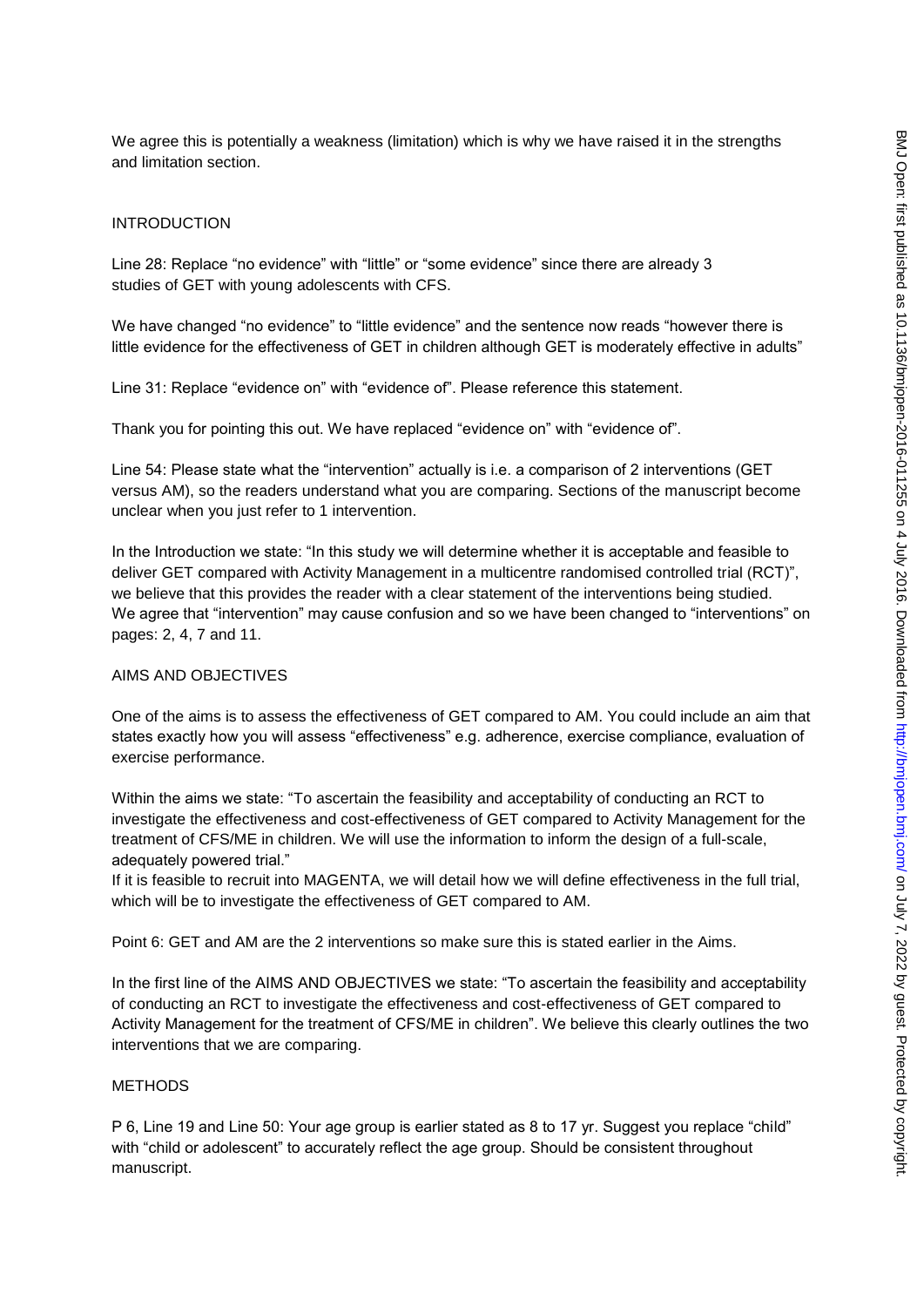Thank you. We agree that writing "child and adolescent" throughout will more accurately reflect our study population. We have changed all instances of "child" or "children" to "child and adolescent" or "children and adolescents".

Line 54: Possible participants will be excluded if they are "too severely affected". Please state what this means (e.g. excessive fatigue, joint pain?) and who makes the decision (i.e.doctor, project clinician?).

Thank you. We have expanded our definition and changed "Children will be excluded if they are too severely affected to attend hospital appointments (and require a domiciliary assessment)" to "Children and adolescents will be excluded if they are severely affected. NICE defines severe CFS/ME as individuals who are unable to do any activity for themselves, or can carry out minimal daily tasks only, they have severe cognitive difficulties and depend on a wheelchair for mobility1."

We have added the following to clarify who carries out the eligibility assessment: "Eligibility assessment will be carried out by the clinician at assessment and confirmed by the recruiting researcher."

P 7, line 12: Use plural – "interventions".

"Intervention" has now been changed to "interventions".

Line 35-36: sample size for interventions – please provide the power calculation used, rather than "We believe that……". Are there any references from previous studies regarding the sample size?

We state: "Recruiting 100 children from 430 eligible children approached will give a 95% confidence interval of 20-28% for an estimated recruitment rate of 24% (0.6 eligible x 0.4 consenting), which is acceptably precise for planning the main study recruitment". We have deleted the sentence starting "we believe…" because we had provided the power calculation in detail.

MAGENTA is a feasibility study focused on whether a trial comparing graded exercise versus activity management can be conducted in children and adolescents. Hence we show that the number of patients anticipated to be available at the feasibility study centres will estimate the proportion recruited with sufficient precision for it to be informative for the design of the future full trial. Power is not calculated; this will be appropriate when designing the future full trial, ensuring it is likely to detect a treatment effect of clinically important magnitude.

P 8, Lines 4 and 29-30: A progression of 10-20% per week in physical activity is regarded as standard for healthy adults. Other CFS research suggests that progression for CFS patients should be a lot less or at least self-paced with periods of no progression if symptomatic. Can the authors explain why the 10-20% progression was chosen and support this with references from CFS literature?

Thank you. We have clarified that this is following UK guidance. A progression of up to 20% is the guidance provided by the National Institute of Clinical Excellence1 and is standard practice in the UK. This is also consistent with the PACE trial, the largest trial done to date. We have now included a reference to NICE guidelines and the PACE trial, the protocol now reads: "The intervention will encourage children and adolescents to find a baseline level of exercise which will be increased slowly (by 10-20% a week, as per NICE guidance1 and the PACE trial2)".

Our published systematic review on behavioural treatment approaches did not find evidence that a lower progression rate was preferable 3.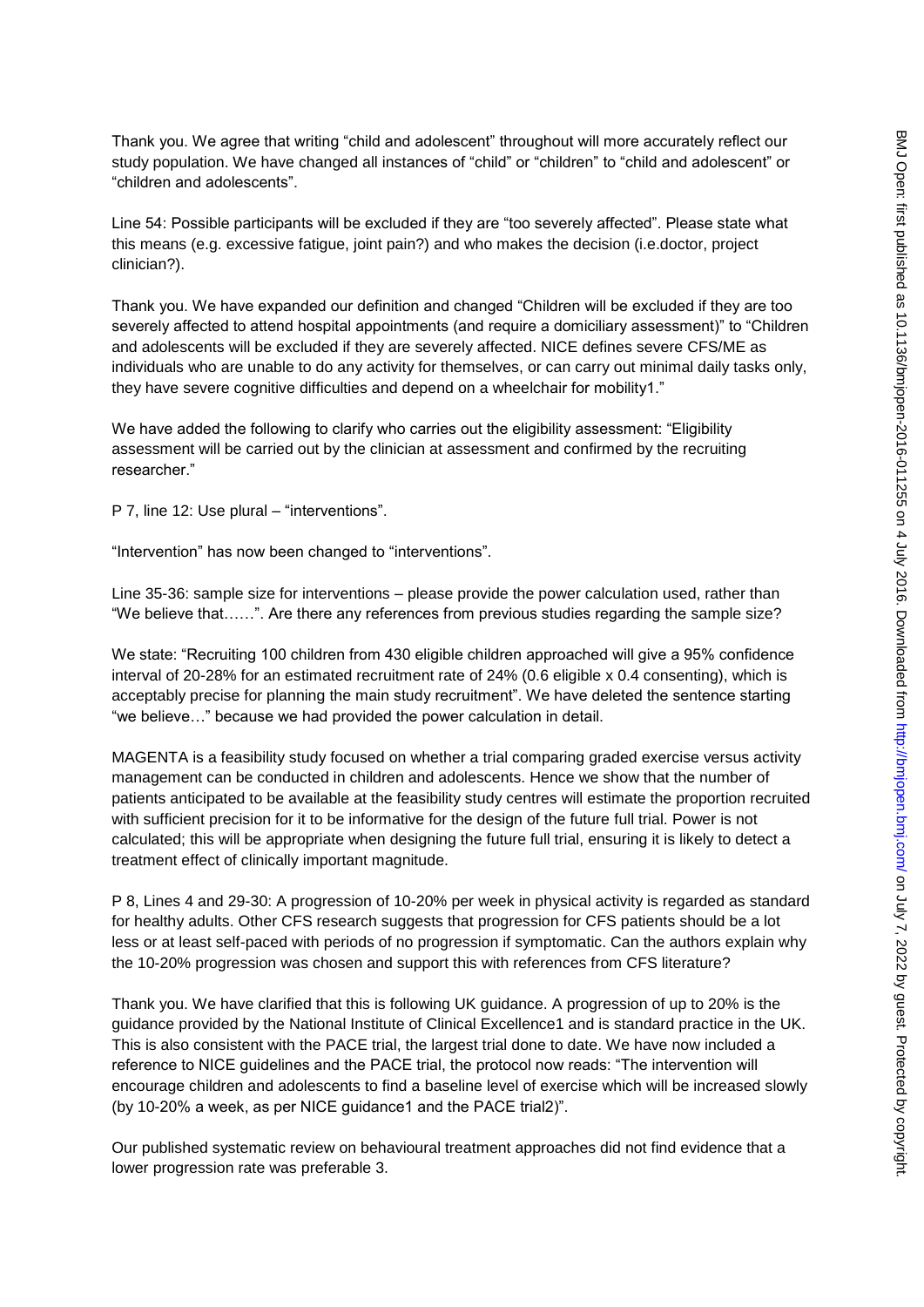Lines 24 – 24: This section needs clarification, and extra information should also be included in Appendix 1. You state later in the manuscript that your interventions consist of 8 to 12 follow-up sessions per year delivered by a clinician, yet here the intervention is defined as weekly exercise measured by diary, app and accelerometer – presumably self-reported and not monitored by a parent/carer. Please clarify; also, is the exercise intervention is homebased, or are you including exercise at schools or other locations and how is that monitored?

Thank you. We have re-worded to clarify the treatment setting and the use of diary and apps as clinical tools rather than outcome measures. We have added the following to introduce the clinical intervention: "Both interventions are delivered in an outpatient setting. During intervention sessions clinicians and patients develop collaborative activity plans, which children and adolescents then implement in the community (including home and school environments). Children and adolescents will be advised to use paper diaries / Apps to assist with monitoring and recording of activity levels".

Accelerometers are an outcome measure, they are not a clinical tool. As such, they are not described in the clinical interventions section. Instead they are detailed in the outcome measures section.

The other issue is that of monitoring exercise intensity, HR may be somewhat inaccurate; for CFS patients other research shows that rate of perceived exertion (RPE) used in conjunction with HR, is more useful for detecting fatigue and exercise limits, Can the authors please reference the sentence on target HR and explain why that is the most useful method for measuring intensity in children. Also can they actually state the target HR (e.g. between  $60 - 80\%$  max HR?) and why these limits were chosen (possibly referring to clinical exercise guidelines).

Thank you for pointing out that we have not referenced this. We have added references to PACE and NICE, this sentence now reads: "Participants will be advised to stay within the target heart rate zones of 60-80% of their maximum heart rate1 2".

As feasibility study, we will be investigating the views of patients, parents and clinicians in terms of the appropriate levels to use. We therefore state: "We will interview parents and their children and adolescents about both interventions including … use of heart rate monitors" and "We will interview clinicians delivering both interventions in each centre to ascertain their views on … using heart rate monitors."

P8, Line 39 Treatment Delivery: This is confusing as you have already partly discussed both GET and AM interventions. What is the "treatment" if not the intervention? Would be better to remove this word and use "Follow Up Sessions" as the heading. What treatment is the clinician providing, and what is involved in the follow-up sessions? This is not stated and confuses the reader. Where are these sessions being held (home? clinic? school?). Are the follow-up sessions interviews to assess how either GET or AM are going, or are they CBT sessions? Please re-write this paragraph making it very clear what the 8-12 sessions are, where they are and if any further exercise or AM occurs in these sessions.

Line 53: also confusing as you state that participants can withdraw from "either treatment" or "treatment arm" – if you are talking about the GET or AM interventions then say so, otherwise describe what the "treatments' actually are.

To make this section clearer we firstly outline the context and delivery of both interventions, followed by a description of each individual treatment component. We have deleted the "treatment delivery" subheading that appeared after the description of GET and Activity management, incorporating this information in the introduction to the interventions. The entirety of the opening clinical intervention paragraph now reads: "Both interventions will be delivered in an outpatient setting. During clinical sessions clinicians and patients develop collaborative activity plans, which children and adolescents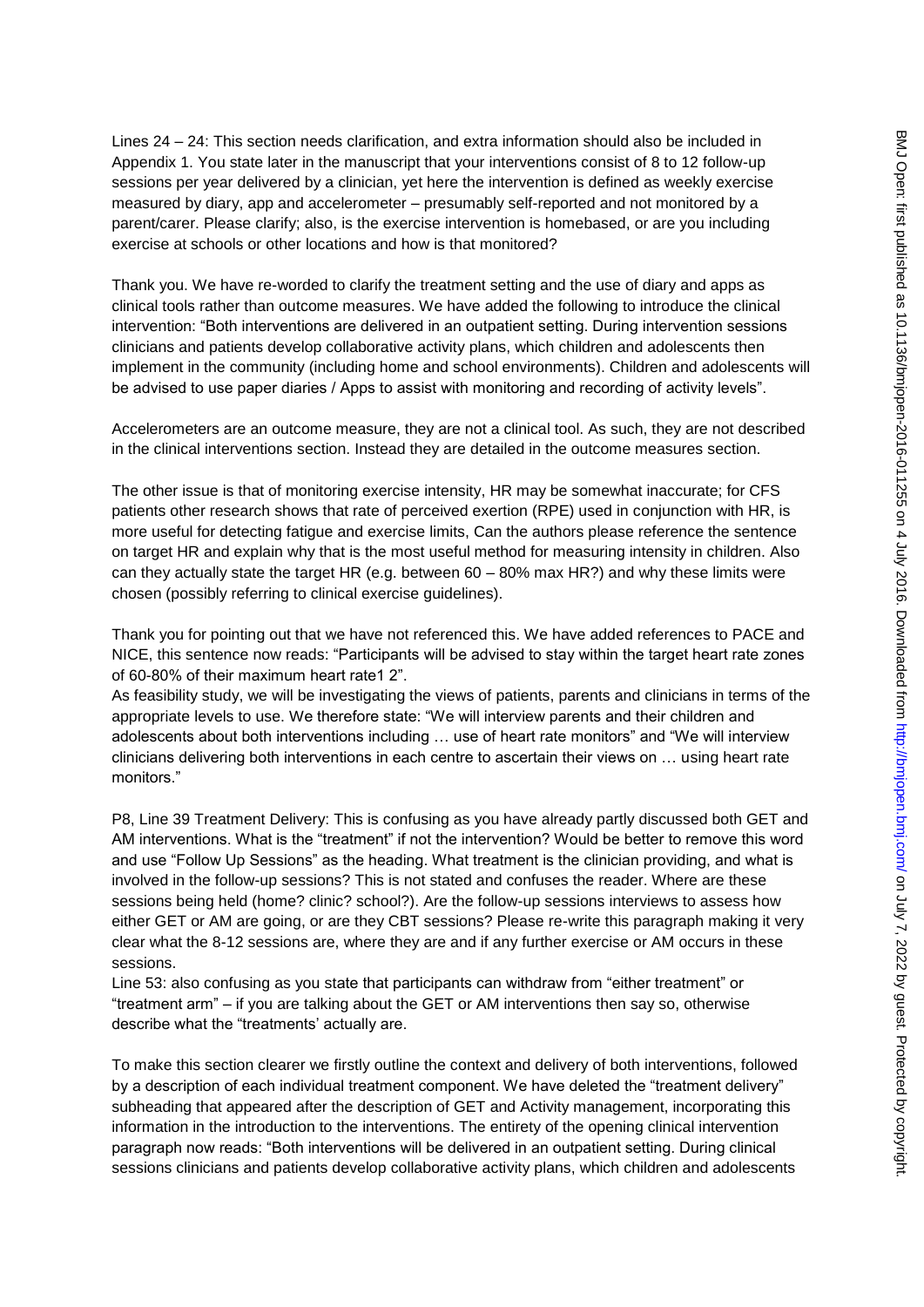then implement in the community (including home and school environments). Children and adolescents will be advised to use paper diaries / Apps to assist with monitoring and recording of activity levels. In both arms, children and adolescents, their parents and the clinician providing intervention will choose the number of clinical sessions (between 8 and 12) and the frequency of appointments (every 2-6 weeks) within a maximum length of treatment of one year. In both arms clinicians will be encouraged to offer routine1 advice about sleep, medication use, symptom control and set backs at the assessment and during intervention sessions. Participants who develop anxiety or depression that require treatment during the trial follow-up period

will be offered up to 12 sessions of CBT delivered as individual sessions every two weeks by a CFS/ME specialist clinical psychologist.

Participants will be allowed to discontinue either intervention or withdraw from the trial at any time. If parents or clinicians request cross-over to the other intervention arm, we will encourage them to try the original allocation for 6 months (the primary outcome). Any cross-over will be recorded." This is followed by a description of GET and Activity Management.

We have changed all instances of "treatment/s" to "intervention/s" for clarity.

P 9, Line 53. Trial Interventions: This section needs better explanation. "Intervention sessions will be routinely recorded…". GET and AM interventions have previously been described as occurring at home or elsewhere (not really clear). Are the researchers going to audio-record the participants doing exercise or AM at home/school or wherever? Or is this going to occur during one of the 8-12 Follow Up sessions?

Our re-worded introduction to the clinical intervention (stated above) now clarifies that patients have interventions sessions with a clinician and then implement the agreed activity plans in the community between sessions. "Intervention session will be routinely recorded" should now clearly refer to the clinical intervention session.

Lines 15 – 25. "Treatments" again being used with no description of what is meant. Are you talking about the exercise or AM interventions or something else? Please clarify.

As above our re-worded introduction to the clinical intervention should now clarify what is meant by "treatments". For consistency, where appropriate we have changed instances of "treatment/s" to intervention/s".

Line 36: "Interviews" – are these with clinicians delivering GET/AM, or participants and parents/carers? Please state exactly who will be interviewed.

We agree that it is important to be clear about who is being interviewed. We have therefore re-worded two sentences to provide further details about interviewees:

"Interviews will be semi-structured using a topic guide" has been changed to "Interviews with clinicians, participants and families will be semi-structured using a topic guide" "a sample size of 45" has been changed to "up to 45 patient, parent and clinical staff interviews"

Lines 46-56. Sample sizes. You have already written about sample sizes for GET/AM participants on Page 7. This is a separate sample size calculation for interviews only? If so, this section should be back on Page 7 under the Sample Size heading, in a separate paragraph explaining that the calculation will be for interviewees from the participants, parents and "practitioners" – what is meant by practitioners? Are these the clinicians who deliver the GET/AM or medical practitioners or other allied health professionals? How was the sample size of 45 "estimated"? Please explain if a power calculation was used and why a number of 45 was considered to be appropriate – a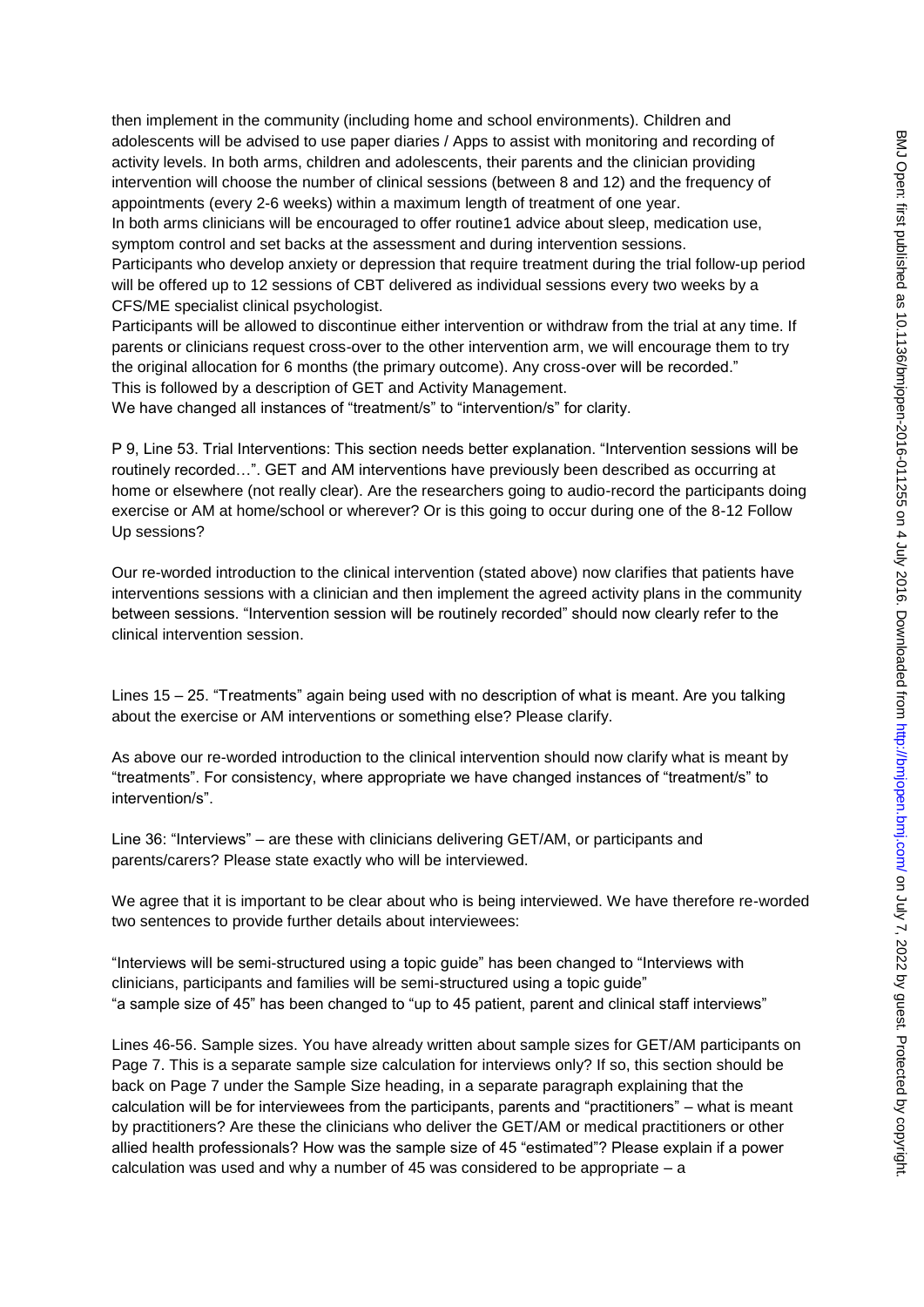reference/references to the literature would be useful to support your estimation.

We felt it would be clearer to dedicate a section to the description of integrated qualitative methods, including a discussion of qualitative sample sizes. As the "sample size" section precedes the qualitative methods section, we felt presenting the qualitative sample size information in "sample size" section would be confusing to the reader; the reader would be presented with qualitative sample size without first being introduced to the qualitative element of the study.

Power calculations are not used in a qualitative context, instead we use the concept of data saturation to determine our sample size. We have now included a reference in our sentence describing data saturation. This sentence now reads; "Sample size will be determined by data saturation, i.e. when no new themes are being uncovered4."

We have changed the following paragraph: "We estimate that a sample size of 45 will be sufficient to determine: feasibility, acceptability, the appropriate number of follow up sessions, paper/web based collection of outcome measures (or both) and to collect sufficient information to determine the sample size for a full, adequately powered study." To " "We estimate that up to 45 patient, parents and clinical staff interviews will be sufficient to determine whether it is feasible and acceptable to take the study to full trial, and to identify ways to improve study processes." We feel this offers a more clear and concise description of the qualitative aims.

To clarify what was meant by practitioner we have re-worded this sentence from "10 practitioners will be interviewed at a location of their choice" to "10 clinicians involved in recruitment and/ or delivering the intervention will be interviewed at a location of their choice". We have also changed "a sample size of 45" to "up to 45 patient, parent and clinical staff interviews", in order to clarify exactly who we will be interviewing.

P 11, Outcome Measures: The paragraph about Accelerometers and data should be in the Methods – Clinical Intervention section, with further clarification and detail. Please include –

□ Whether all participants in GET and AM will wear accelerometers

 $\Box$  Will accelerometers be worn for each exercise session at home, school or elsewhere

Accelerometers are not being used as part of the clinical intervention; neither participants nor clinicians see the data. The data from the accelerometer is being used purely as an outcomes measure. We therefore feel it is best placed in the outcome measure section rather than the clinical intervention section.

We state: "In addition to questionnaire measures, participants in both trial arms will be asked to wear an accelerometer (GT3X+) to measure physical activity". We feel that this clearly indicates that both GET and AM participants will be asked to wear the accelerometer.

We agree that further clarification should be provided about where/when the accelerometers will be worn. We have therefore changed the current sentence: "participants in both trial arms will be asked to wear an accelerometer (GT3X+) to measure physical activity for seven days within one month of randomisation and at 3 and 6 months follow-up". To: "participants in both trial arms will be asked to wear an accelerometer (GT3X+) to measure physical activity for seven days within one month of randomisation and at 3 and 6 months follow-up. During this seven day period, participants will be instructed to wear the device for the entirety of the day."

P 12, Line 35-36. Replace "treatments" with "interventions" for consistency, as you are referring to GET and AM.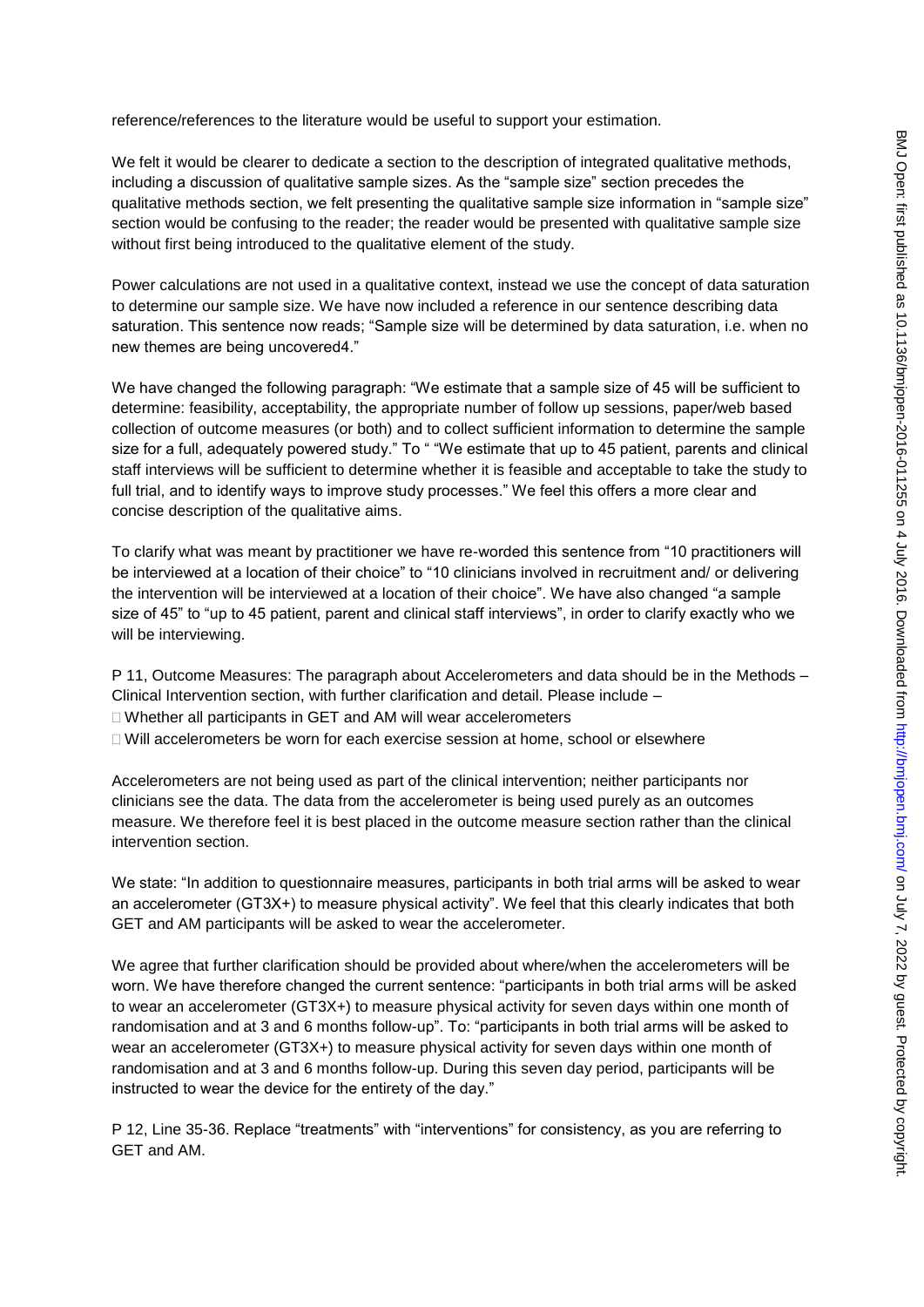Thank you. Where appropriate we have changed instance of "treatment/s" to "intervention/s"

Lines 37-38. Confusing – you change from talking about interventions to follow-up sessions; are the sessions interviews or GET/AM – this needs to be clarified earlier in the manuscript.

Thank you. We agree that we have, rather confusingly, used the term "follow-up" for both research data collection follow-ups and clinical appointment follow-ups. We will therefore change all instances where we have described clinical follow-up to "clinical sessions".

Line 44: remove "treatment" and replace with "intervention". P 13, Line 10: as above

This has been done, thank you.

Lines 11 and 14: What is DSMC? Please use full words in the first instance, then the anagram.

The first time we refer to the DSMC we state: is on page 13 and in this first instance we have written the full name "Data Safety Monitoring Committee".

Table 1: there is no exercise assessment or physiological data displayed. For clinical exercise professionals, it would be useful to see baseline exercise capacity and physiological measures (e.g. HR, BP, exercise assessment results) for comparison to later, post-training outcomes measures – after all, you are comparing GET to AM and intervention effectiveness was one of the project aims.

The HR and exercise assessments are being used as a GET clinical tool to support clinical assessment and intervention. HR and exercise assessment only occur in the GET arm and therefore comparisons between the two arms would not be possible.

Accelerometer data is being used as our outcome measure for physical activity. This is detailed in the "outcome measures" section.

P14, paragraph 2: All the accelerometer information should have been written in the Methods – Clinical Intervention section; please put it there with the relevant outcomes measures following (see my previous comment above).

Thank you. We address this above.

Line 49: please explain the "established methods" for calculating accelerometer data that you will use, with references.

This feasibility study is determining whether the use of accelerometers is feasible and acceptable; analysis of the accelerometer data is beyond the scope of this feasibility study. The data will be analysed as an outcome measure should the study proceed to a full-scale trial. For the reporting of feasibility studies, detailed analysis plans of the full-scale trial outcomes measures is not necessary. We have now included references to our sentence about using established methods.

We will be guided by the editor as to whether full details of accelerometer data analysis should be included in this feasibility protocol.

P 19, REFERENCES: suggest that the authors include publications by Lim and Lubitz (2002); Gordon and Lubitz (2009); Gordon et al (2010); van Cauwenbergh et al (2012); ACSM or similar guidelines for exercise prescription. Further references for power calculations and supporting documentation should be included.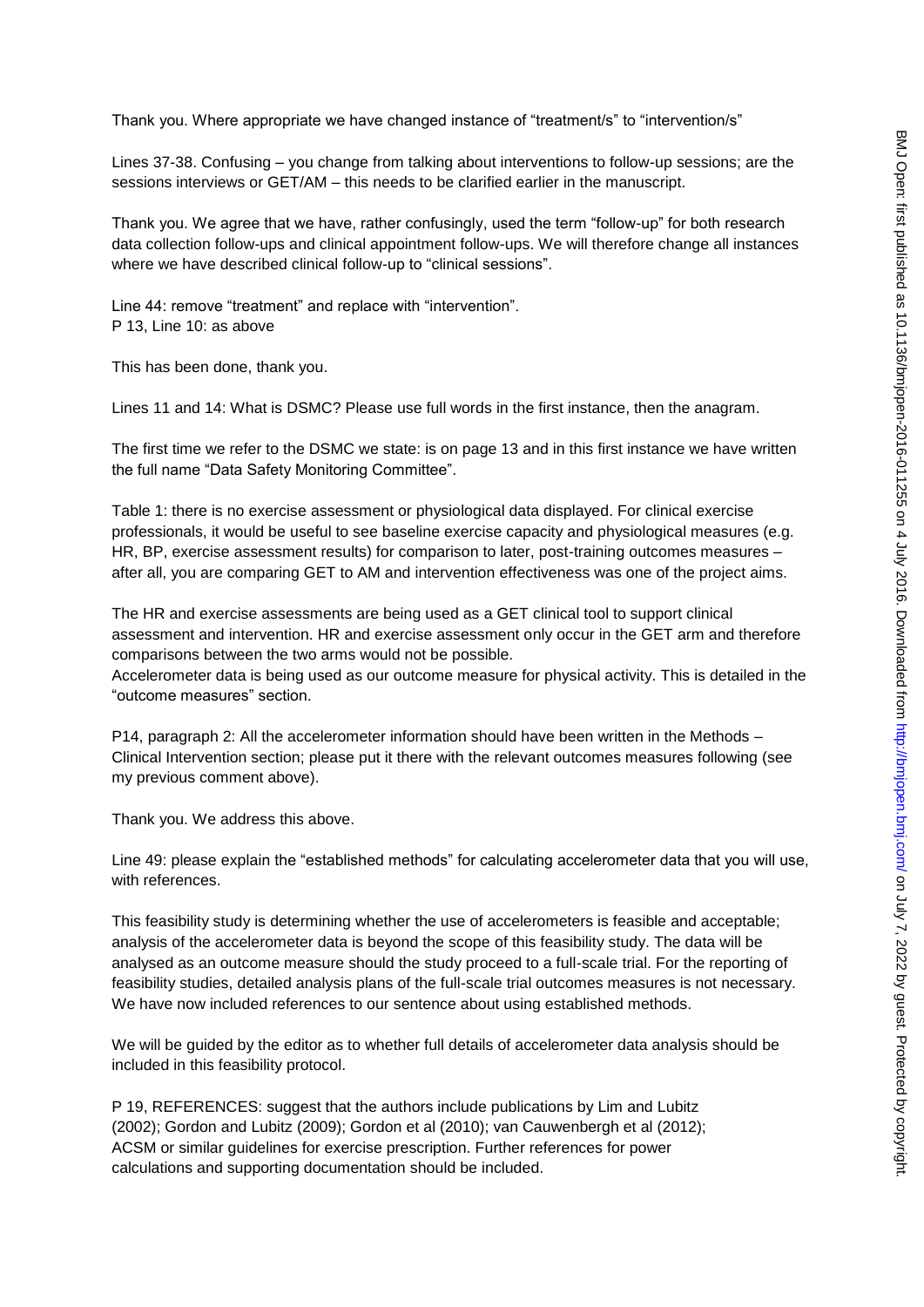Thank you. References to these papers enhance our paper and have now been included in the introduction. Our sentence now reads: "GET stabilises physical activity levels, before gradually increasing at a manageable rate1 5 6 7 8 9"

#### SUPPLEMENTARY FILES

AM, P 1, Line 34. Please justify the use of 10-20% progression for use with children/adolescents with CFS.

Please see our previous response detailing NICE guidance on AM and GET delivery and reference to the PACE trial.

This group should have the same physical assessments as the GET group (for comparison), considering that both groups will be recording physical activity via app and accelerometer. Please add the use of accelerometers to record incidental exercise and physical activity.

Physical assessments used in the GET arm are being used for clinical assessment and intervention purposes, they are not being used as comparative outcome measures. Therefore they are not detailed in AM.

The accelerometer is being used as the comparative outcome measures. As this is a research outcome measure and not part of clinical intervention, we do not feel it is appropriate to include this in a description of the clinical intervention.

GET, This section is very poorly written and as a protocol paper, needs a lot more information. Please add the following information –

Will this group have the same cognitive assessments as the AM, as you will be comparing both groups (shouldn't both groups will have exercise and cognitive assessments if you are comparing the effectiveness of both interventions).

Neither arms involves formal cognitive assessment, neither as a clinical tool nor as an outcome measure. In AM we state that "Participants will be taught how to find their baseline of cognitive activities". We then explain that these include activities that young people spend most of their day doing and we explain that they include: "school, school work, reading, socialising, and screen time (phone, laptop, TV, games)."

We are not planning to do cognitive assessment in either arm and we cannot find reference to this in the paper.

Describe the physical/exercise assessments to be completed in Week 1.

Describe the types of exercise done in Week 1 (incidental, aerobic, anaerobic, strength or flexibility or mixed modes?). State all the functional and aerobic tests used if more than 2 MWT and Sit to Stand (e.g. manual muscle tests, hand grip strength); you have written "included" so that suggests more than 2. Why did the AM group not do the same assessments?

We appreciate that different clinicians may apply GET differently and different researchers may have different approaches to testing a very protocol driven or pragmatic trial. We believe that a pragmatic approach as opposed to a protocol or explanatory approach is helpful for research that will be delivered in the NHS10. This is because, we are interested in testing what therapists will ultimately deliver. Our initial qualitative work suggests that both children, and the clinicians involved in the study value this approach and we will be reporting on this later. We have made this clearer by: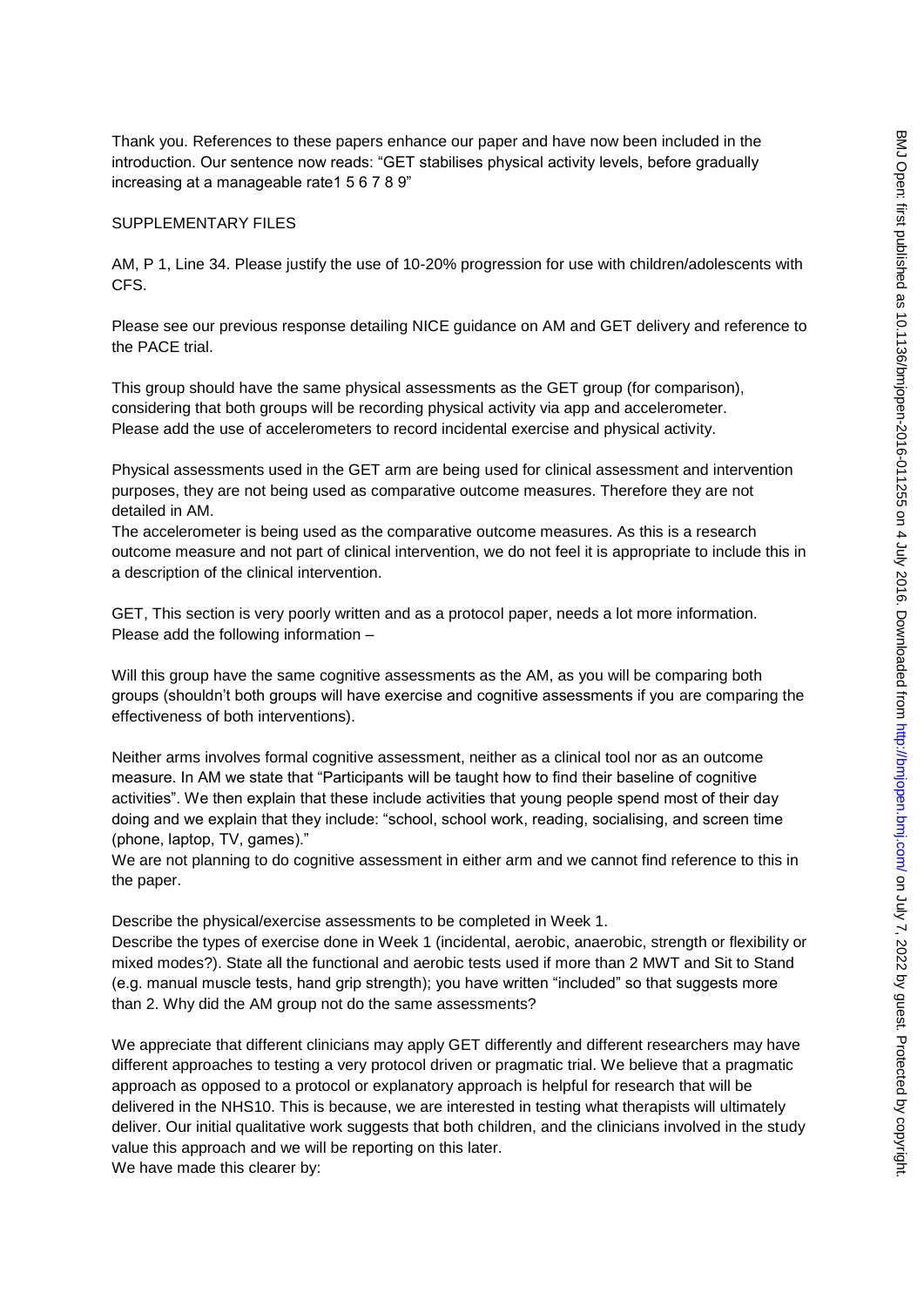1. Adding the following to the introduction: "The trial is designed as a pragmatic trial as we are interested in the effectiveness of interventions delivered in routine practice10."

2. The following to the description of AM: "Clinicians therefore have flexibility in delivering the intervention within their NHS setting."

3. And the following to the description of GET "They will be encouraged to deliver GET as they would in their NHS setting"

We state: "Physical assessment, assessment of range and type of exercise used during the week at the first assessment. Functional muscle test at assessment and 6 months including: sit to stand and 2 minute walk test (distance covered)". Physical assessments used in the GET arm are being used for clinical assessment and intervention purposes, they are not being used as comparative outcome measures. Therefore they are not detailed in AM.

Is the exercise only home-based or will it be done at school or other centres, and who is going to supervise or monitor it (parents, carers, or self-report only).

Thank you, we agree that further clarity about the setting is needed. We have now added in the following: "Both interventions are delivered in an outpatient setting. During intervention sessions clinicians and patients develop collaborative activity plans, which children and adolescents then implement in the community (including home and school environments)."

Please justify the use of 10-20% progression for use with children/adolescents with CFS.

Please see our previous response detailing NICE guidance on AM and GET delivery and reference to the PACE trial.

Define "30 minutes of gentle exercise". What exactly will they be doing? What are the intensities for "gentle", since you are using HR as a measure of intensity? Would strongly recommend you also use RPE. Please clarify the sentence "once children are doing 30 minutes of gentle exercise each day, the exercise will increase in intensity such that participants start doing aerobic exercise". This makes no sense – aerobic exercise is sustainable exercise using the large muscle groups. If they are not starting with aerobic exercise such as walking, what are they doing?

GET is carried out as a person-centred treatment with exercise based on the child's individual activities in their community (e.g. home and school environment), rather than a uniform exercise regime. We therefore state "Exercise targets will be negotiated with the child and parents/carer."

We agree that gentle could be better defined and as such we have changed this sentence from "Once children are doing 30 minutes of gentle each day, the exercise will increase in intensity such that participants start doing aerobic exercise" to "Once participants are doing 30 minutes of daily exercise within the low intensity heart rate limits, the exercise will increase in intensity such that participants start doing aerobic exercise".

The usual progression for CFS patients is to gradually increase duration of exercise, before increasing intensity, otherwise you risk exacerbating symptoms.

"The aerobic component will then be slowly increased….." What does this actually mean? What other exercise are they doing apart from aerobic (e.g. strength, flexibility, games?) and please state the components of the exercise program.

We agree and we state:

The intervention will encourage children and adolescents to find a baseline level of exercise which will be increased slowly (by 10-20% a week). We have now referenced this increase (as discussed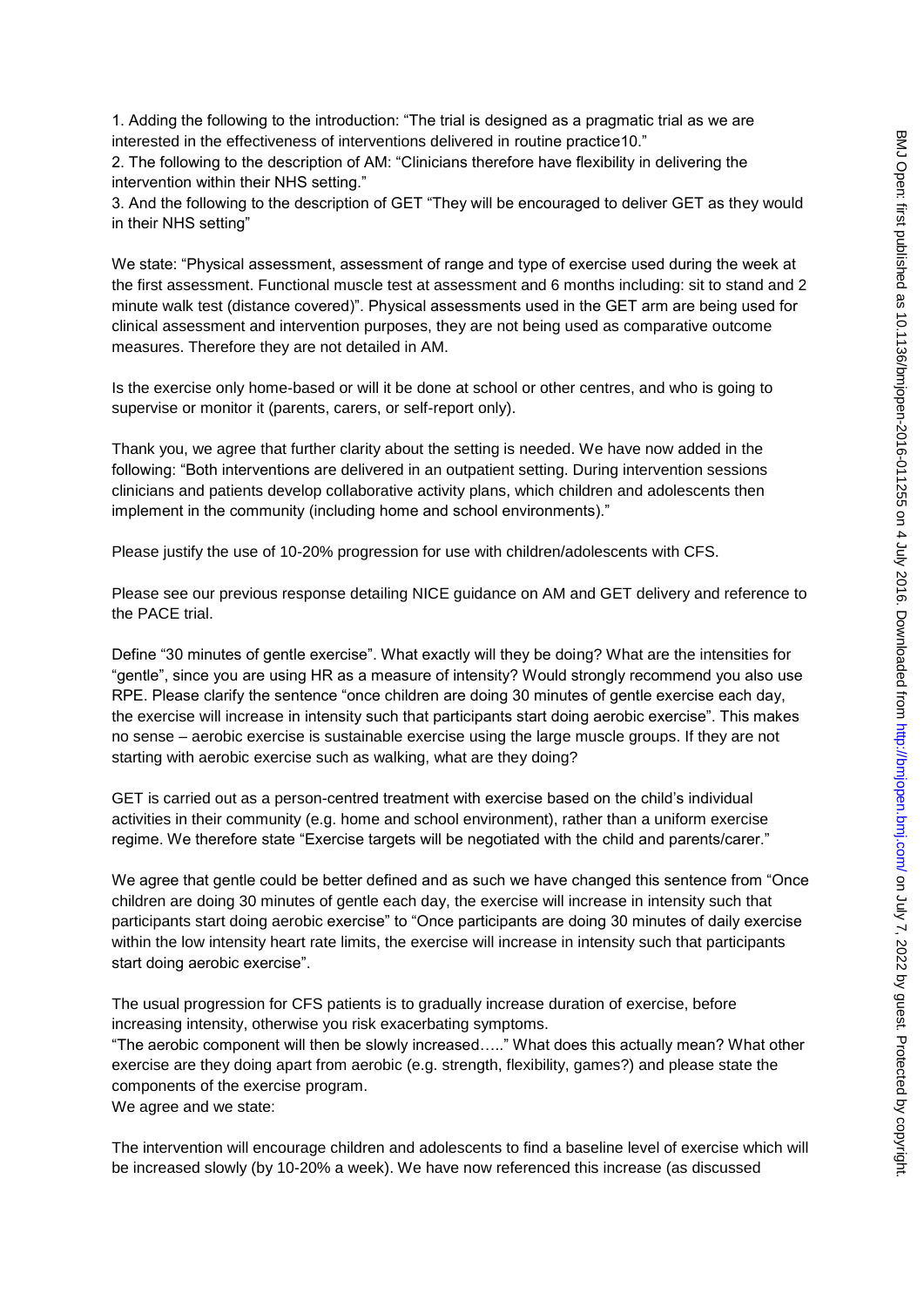above).

HR monitoring – how are children under 10 yr going to monitor intensity or effort?

We state: "Younger children or those who cannot measure their heart rate will learn how to monitor their heart rate with their parents". This heart rate monitoring with parental supervision will allow participants to monitor intensity.

Please reword sentence Line 36 to state that children will be using a HR monitor to prevent them doing too high an exercise intensity rather than "too much".

Thank you. We have changed the wording "too much" so this sentence now reads "Participants aged 10 and over will be taught how to monitor their heart rate using a heart rate monitor to prevent them doing too high an exercise intensity".

How are target HR to be calculated? Please reference this section according to exercise guidelines for children.

We have now included references to NICE guidance and the PACE who both refer to calculating target heart rate zones for GET. This sentence now reads: "Participants aged 10 and over will be taught how to monitor their heart rate using a heart rate monitor to prevent them doing too high an exercise intensity. They will be set a target heart rate and asked not to exceed this1 2."

Lines 47 – 52. Health Dept guidelines are for healthy children not those suffering from a fatiguing illness. Vigorous exercise is usually contraindicated for CFS patients due to the risk of symptom exacerbation. These guidelines mention a mixed-model approach to exercise programming (aerobic, strength and flexibility components) but the authors have not described the GET programs they will be using with the participants. For a protocol paper, this needs to be proposed in reasonable detail.

Please see our response above about pragmatic trials. We believe that given the high recovery rate in children, they have a right to aim for recovery and therefore to be as fit (ultimately) as healthy children. We therefore feel the DoH guidance for healthy children as an ultimate aim is appropriate. In addition, this is a feasibility study and our integrated qualitative methodology enables us to explore these issues.

How is exercise participation to be managed in the event of increased symptoms? Will children be advised to rest and will their exercise program be scaled back to more manageable duration and intensity?

We will use our usual clinical approach (as recommended by NICE) to manage setbacks. We have added, "and setbacks" to the section describing general approaches applicable to both arms. This sentence now reads: "In both arms clinicians will be encouraged to offer routine1 advice about sleep, medication use, symptom control and set backs at the assessment and during intervention sessions." We do not think it appropriate to detail all routine management in this protocol paper as it will add substantially to the length of the paper, but are happy to be guided by the Editor if they wish us to do this.

Flexible elements – it seems ROM is not a mandatory assessment but a flexibility (stretching) program can be given to participants and they can be "offered a strengthening program"…… If they are not doing strength and flexibility exercises in their program, are they only doing aerobic exercise? This is not clear in the first section of the GET appendix and should be.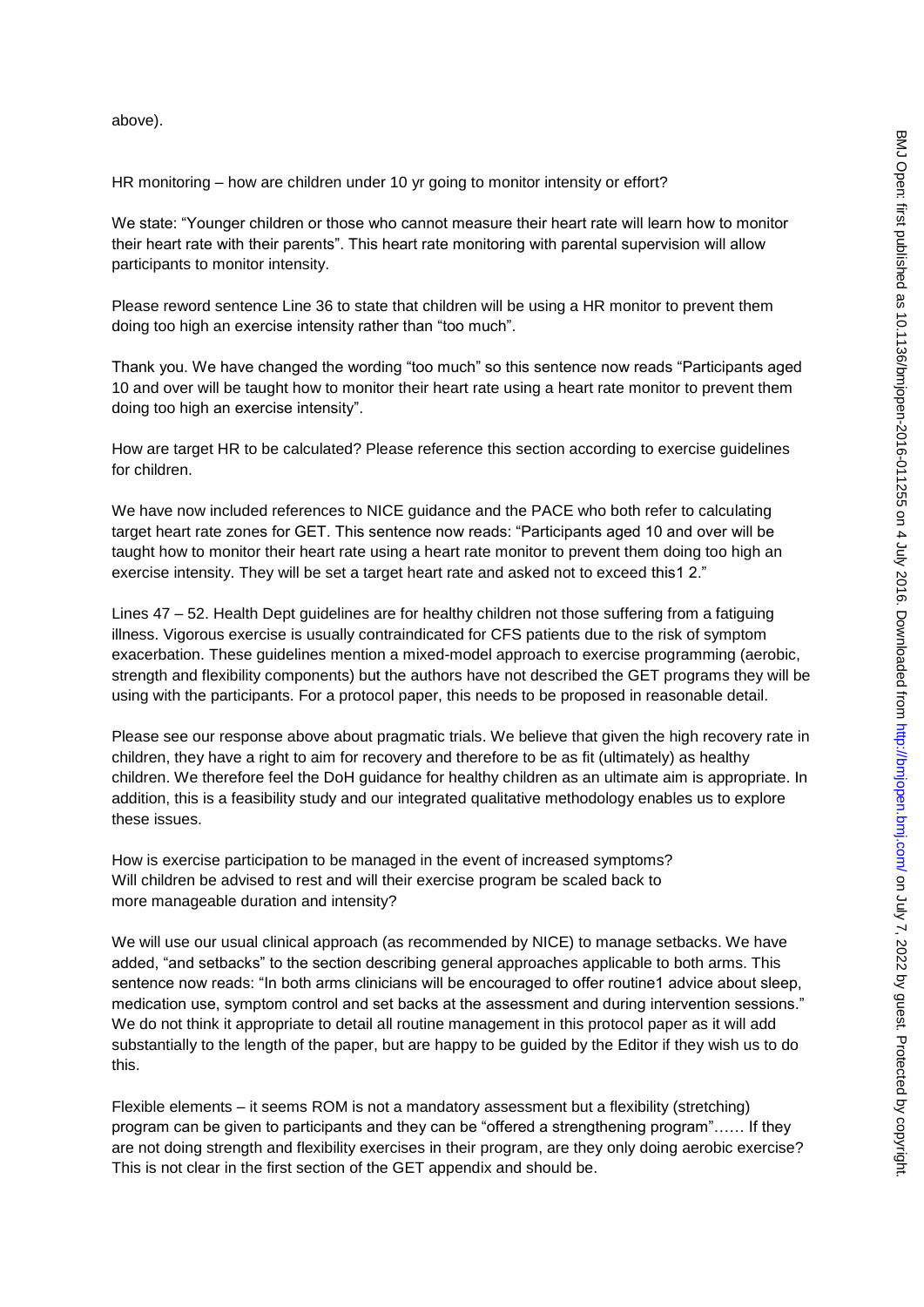We believe we have clarified this (see above)

When are you re-assessing exercise performance? Only pre- and post-trial or during the 12 months?

The assessment of exercise performance is for GET clinical assessment and intervention purposed not an outcome measures administered at pre and post time points. The assessment is therefore carried out at baseline and 6 months. We have indicated the time points for GET physical statement in our sentence: "Functional muscle test at assessment and 6 months".

Thank you again for considering this protocol for publication Yours

Dr Esther Crawley

## **REFERENCES**

1. NICE. Chronic fatigue syndrome/myalgic encephalomyelitis (or encephalopathy): Diagnosis and management of CFS/ME in adults and children (NICE guidelines CG53). London, 2007.

2. White PD, Sharpe MC, Chalder T, et al. Protocol for the PACE trial: a randomised controlled trial of adaptive pacing, cognitive behaviour therapy, and graded exercise, as supplements to standardised specialist medical care versus standardised specialist medical care alone for patients with the chronic fatigue syndrome/myalgic encephalomyelitis or encephalopathy. BMC neurology 2007;7:6.

3. Smith SN, Crawley E. Is there effective behavioural treatment for children with chronic fatigue syndrome/myalgic encephalomyelitis? Arch Dis Child 2013;98(7):561-3.

4. Glaser BG, Strauss AL. The Discovery of Grounded Theory. USA: Aldine Transaction, 1967.

5. White P, Goldsmith K, Johnson A, et al. Comparison of adaptive pacing therapy, cognitive behaviour therapy, graded exercise therapy, and specialist medical care for chronic fatigue syndrome (PACE): a randomised trial. Lancet 2011;377(9768):823-36.

6. Lim A, Lubitz L. Chronic fatigue syndrome: successful outcome of an intensive inpatient programme. Journal of paediatrics and child health 2002;38(3):295-9.

7. Gordon B, Lubitz L. Promising outcomes of an adolescent chronic fatigue syndrome inpatient programme. JPaediatrChild Health 2009;45(5):286-90.

8. Gordon BA, Knapman LM, Lubitz L. Graduated exercise training and progressive resistance training in adolescents with chronic fatigue syndrome: a randomized controlled pilot study. Clin Rehabil 2010;24(12):1072-79.

9. Van Cauwenbergh DDK, M.; Ickmans, K.; Nijs, J. . How to exercise people with chronic fatigue syndrome: evidence-based practice guidelines. Issue European Journal of Clinical Investigation European Journal of Clinical Investigation 2012;42(10):1136-44.

10. Patsopoulos NA. A pragmatic view on pragmatic trials. Dialogues Clin Neurosci 2011;13(2):217- 24

| <b>REVIEWER</b>        | Suzanne Broadbent<br><b>Southern Cross University</b><br>School of Health and Human Sciences<br>Lismore NSW<br>2480<br>Australia |
|------------------------|----------------------------------------------------------------------------------------------------------------------------------|
| <b>REVIEW RETURNED</b> | 03-May-2016                                                                                                                      |

#### **VERSION 2 – REVIEW**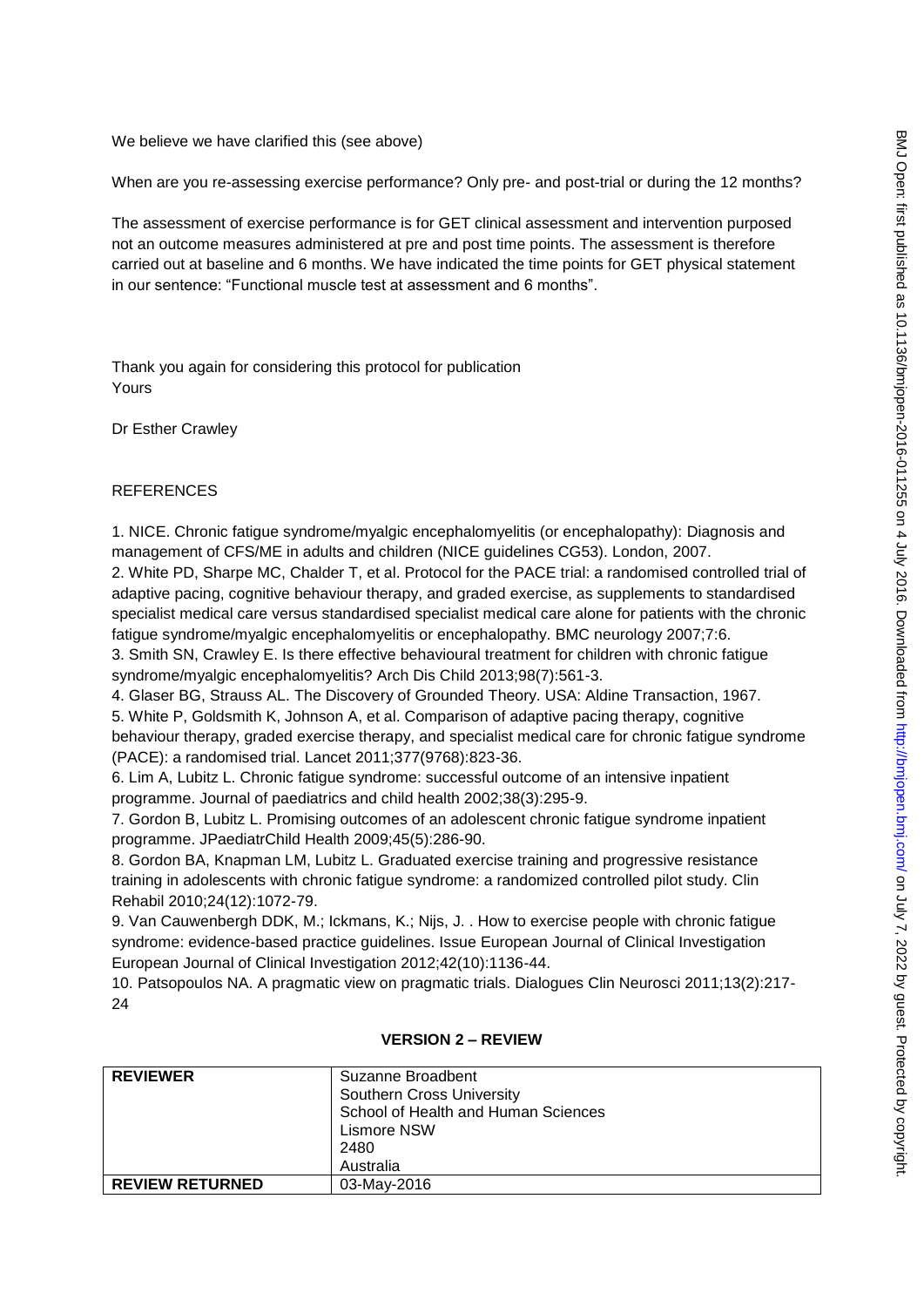| <b>GENERAL COMMENTS</b> | The authors have revised the manuscript once and it is much<br>clearer. The section on Graded Exercise Therapy still needs minor<br>revision, in my opinion, as it currently does not disclose the types of<br>exercise participants will be engaged in, and a couple of the<br>referenced guidelines from NICE are incorrect or not appropriate<br>(see attached document for more detailed comments). If the authors<br>can complete the minor revisions outlined, then the paper is ready<br>for publication.                                                                                                                                                                                                                                                                                                                                                                                                                                                                                                                                                                                                                                                                                                              |
|-------------------------|-------------------------------------------------------------------------------------------------------------------------------------------------------------------------------------------------------------------------------------------------------------------------------------------------------------------------------------------------------------------------------------------------------------------------------------------------------------------------------------------------------------------------------------------------------------------------------------------------------------------------------------------------------------------------------------------------------------------------------------------------------------------------------------------------------------------------------------------------------------------------------------------------------------------------------------------------------------------------------------------------------------------------------------------------------------------------------------------------------------------------------------------------------------------------------------------------------------------------------|
|                         | <b>REVIEWER RESPONSES TO AUTHOR RESPONSES Manuscript</b><br>ID bmjopen-2016-011255.R1, entitled "The Managed Activity<br>Graded Exercise iN Teenagers and pre-Adolescents (MAGENTA)<br>feasibility randomised controlled trial: Study Protocol"                                                                                                                                                                                                                                                                                                                                                                                                                                                                                                                                                                                                                                                                                                                                                                                                                                                                                                                                                                               |
|                         | May 3 <sup>rd</sup> 2016.                                                                                                                                                                                                                                                                                                                                                                                                                                                                                                                                                                                                                                                                                                                                                                                                                                                                                                                                                                                                                                                                                                                                                                                                     |
|                         | Firstly, I thank the authors for their hard work on the manuscript,<br>which reads much better and is certainly much clearer. I am happy<br>with most of the amendments. The only issue I still have is with the<br>lack of clarity and description of the graded exercise program itself,<br>and some of my previous comments have not really been<br>addressed. This is a protocol paper and as such needs to be clear<br>enough to replicate - the current version still needs work. In<br>particular, I highlight the author responses below and my concerns<br>with those responses.                                                                                                                                                                                                                                                                                                                                                                                                                                                                                                                                                                                                                                     |
|                         | 1) "Once participants are doing 30 minutes of daily exercise<br>within the low intensity heart rate limits, the exercise will<br>increase in intensity such that participants start doing<br>aerobic exercise".                                                                                                                                                                                                                                                                                                                                                                                                                                                                                                                                                                                                                                                                                                                                                                                                                                                                                                                                                                                                               |
|                         | This sentence still makes no sense. I think the authors are trying to<br>say that participants will be doing up to 30 minutes of play and low<br>intensity recreational physical activity (not planned exercise), and<br>once this is established, participants may be able to move onto more<br>structured aerobic exercise at a higher intensity. By definition,<br>aerobic exercise is any exercise that noticeably increases heart rate,<br>last for more than 10 minutes, and that uses the larger muscle<br>groups (see Heyward and Gibson 2014 or ACSM guidelines),<br>therefore relying on aerobic metabolism. So the authors need to be<br>a lot clearer in their description of what the children will be doing<br>BEFORE they incorporate aerobic activity and then what kind of<br>aerobic exercise they may be doing (e.g. walking, sports involving<br>running, swimming etc). The NICE definition is "any activity that<br>increases pulse" which is not really correct as strength training also<br>increases heart rate. The PACE trial results were very sketchy about<br>what participants did and only mentioned walking as the most<br>common example of aerobic activity undertaken (White et al, 2011) |
|                         | 2) A progression of up to 20% is the guidance provided by the<br>National Institute of Clinical Excellence1 and is standard<br>practice in the UK. This is also consistent with the PACE<br>trial, the largest trial done to date. We have now included a<br>reference to NICE guidelines and the PACE trial, the<br>protocol now reads: "The intervention will encourage<br>children and adolescents to find a baseline level of exercise                                                                                                                                                                                                                                                                                                                                                                                                                                                                                                                                                                                                                                                                                                                                                                                    |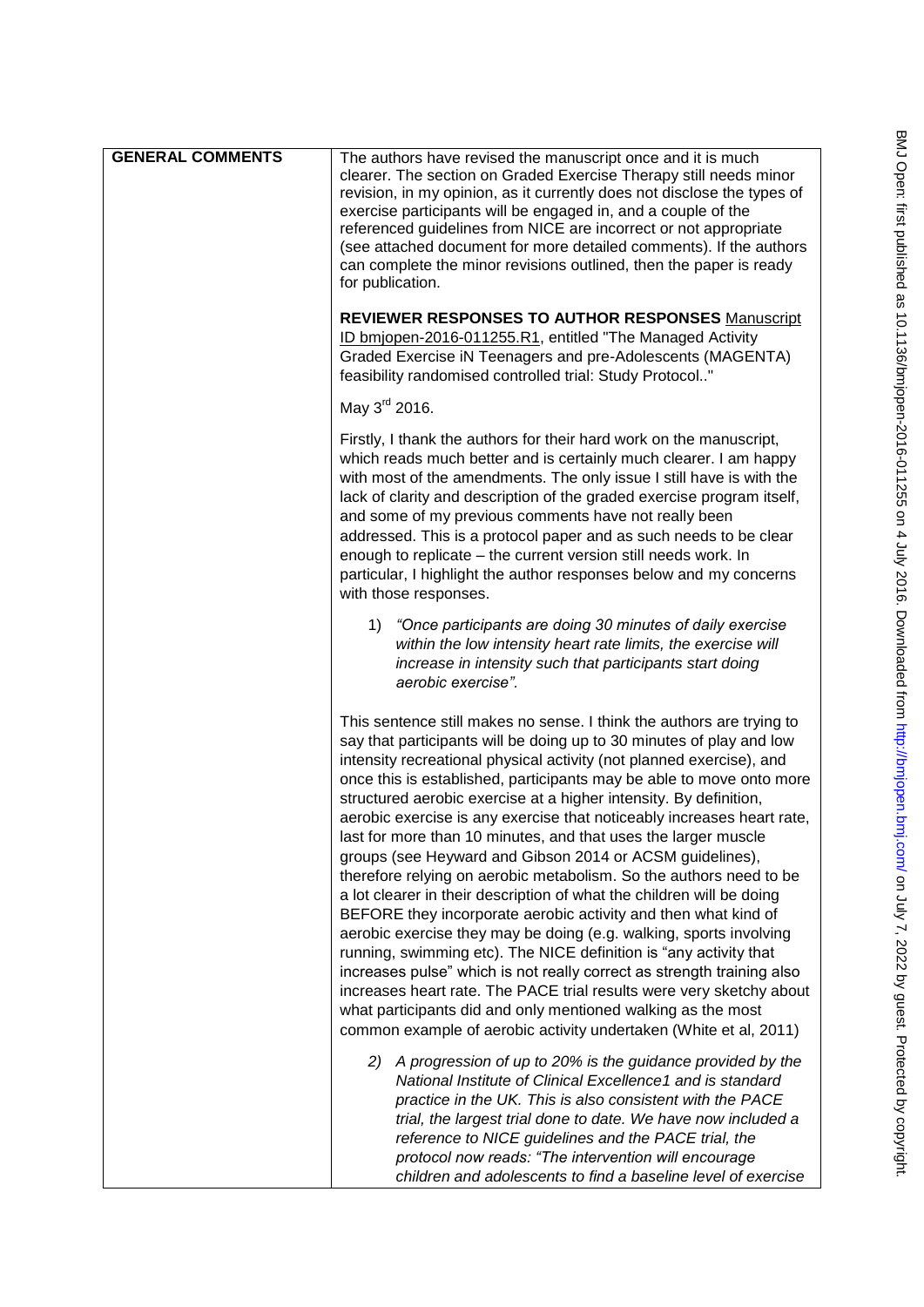| which will be increased slowly (by 10-20% a week, as per<br>NICE guidance1 and the PACE trial2)".<br>The NICE guidelines state that a progression of up to 20% is<br>deemed appropriate for CFS/ME clients. There is no reference in<br>any of the published PACE articles, that I can find, that defines the<br>actual progression. This was one of the many faults of the reporting<br>of this trial. I suggest removing the reference to PACE and using the<br>NICE guideline.                                                                                                                                                                                                                                                                                                                                                                                                                                                                                                                    |
|------------------------------------------------------------------------------------------------------------------------------------------------------------------------------------------------------------------------------------------------------------------------------------------------------------------------------------------------------------------------------------------------------------------------------------------------------------------------------------------------------------------------------------------------------------------------------------------------------------------------------------------------------------------------------------------------------------------------------------------------------------------------------------------------------------------------------------------------------------------------------------------------------------------------------------------------------------------------------------------------------|
| 3) Page 34, Line 24 – revised manuscript. Target heart rate of<br>between 60 - 80%.<br>The NICE guidelines state 50 - 70% of max HR. I used 60-80% as<br>an example in my previous review. If the authors wish to follow NICE<br>guidelines, I suggest they amend the HR zone to 50-70%. I also,<br>again, strongly recommend that the authors include RPE (rate of<br>perceived exertion) alongside HR to monitor intensity, as RPE is<br>also recommended in the NICE guidelines.                                                                                                                                                                                                                                                                                                                                                                                                                                                                                                                  |
| Revised Appendix - a mixed model (aerobic, strength and<br>4)<br>flexibility exercise) approach is mentioned as part of the<br>Dept of Health Guidelines but the authors have not<br>explained it clearly in their GET section. Gentle physical<br>activity progressing to aerobic exercise is mentioned but<br>nothing about how strength and stretching will be<br>incorporated.<br>For exercise clinicians/therapists, this really needs to be clear.<br>An explanation such as "gradual addition of aerobic exercise,<br>strength and stretching may be incorporated into the GET<br>program as negotiated between participant, parents and<br>therapists" could be included. The referencing of the PACE trial<br>is not appropriate as nowhere in the PACE protocol paper<br>(2007) or the main results paper (2011) can I find any<br>description of what sort of graded exercise the participants<br>actually did. Only the 2011 paper mentions that walking was the<br>most popular choice. |
| In summary, the authors have made major amendments but<br>the GET section still needs work, as it should be very clear<br>to readers who are exercise therapists, physiologists and<br>physiotherapists what sort of exercise programs/activities<br>can be utilised as GET. Vague statements that therapists<br>will administer GET as they would in the NHS settings<br>means nothing to exercise professionals/allied health<br>clinicians who are a) not working in NHS; and 2) work<br>outside the UK but are interested in this project. The many<br>references to the PACE trial may be inappropriate for this<br>project, as the PACE trial has been highly criticised for<br>fundamental flaws in its design and reporting of GET/APT<br>and other outcomes.                                                                                                                                                                                                                                |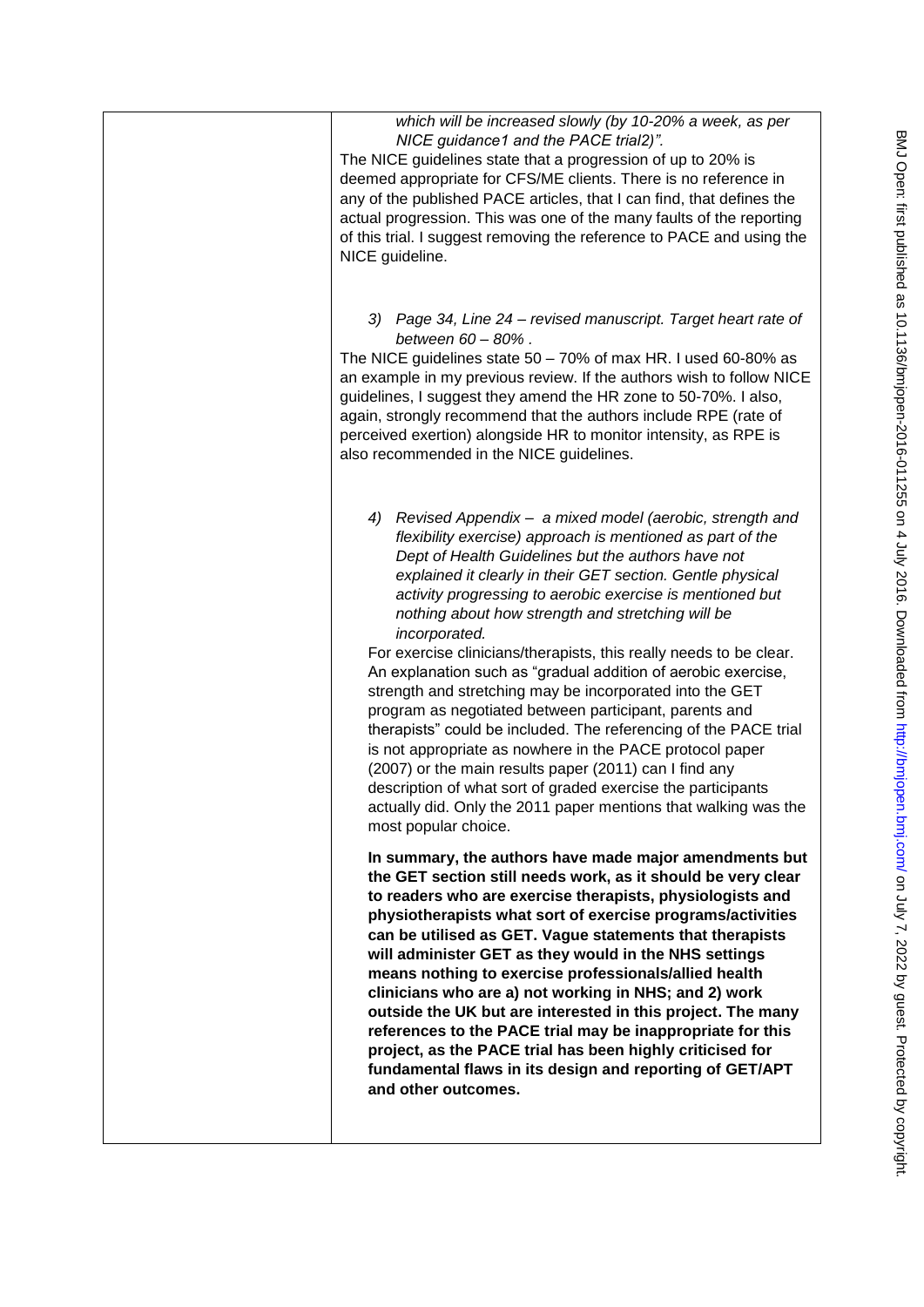## **VERSION 2 – AUTHOR RESPONSE**

Please find below the reviewers comments in bold, with our responses.

**1) "***Once participants are doing 30 minutes of daily exercise within the low intensity heart rate limits, the exercise will increase in intensity such that participants start doing aerobic exercise***".** 

**This sentence still makes no sense. I think the authors are trying to say that participants will be doing up to 30 minutes of play and low intensity recreational physical activity (not planned exercise), and once this is established, participants may be able to move onto more structured aerobic exercise at a higher intensity.** 

**By definition, aerobic exercise is any exercise that noticeably increases heart rate, last for more than 10 minutes, and that uses the larger muscle groups (see Heyward and Gibson 2014 or ACSM guidelines), therefore relying on aerobic metabolism. So the authors need to be a lot clearer in their description of what the children will be doing BEFORE they incorporate aerobic activity and then what kind of aerobic exercise they may be doing (e.g. walking, sports involving running, swimming etc). The NICE definition is "any activity that increases pulse" which is not really correct as strength training also increases heart rate. The PACE trial results were very sketchy about what participants did and only mentioned walking as the most common example of aerobic activity undertaken (White et al, 2011)** 

We state "During clinical sessions clinicians and patients develop collaborative activity plans, which children and adolescents then implement in the community (including home and school environments)." Low intensity activity is planned out by the therapist and participant in a structured way as part of the treatment plan. The types of planned low intensity exercise may include: low paced walking and low resistance cycling.

These types of activity meet the NICE definition for non-aerobic activity as they do not increase pulse rate. We have therefore clarified this sentence by making it clearer exercise is planned, providing examples, and changing the wording aerobic to exercise that increases heart rate. The sentence has been changed from "*Once participants are doing 30 minutes of daily exercise within the low intensity heart rate limits, the exercise will increase in intensity such that participants start doing aerobic exercise*" to "*Once participants are doing 30 minutes of planned exercise within the low intensity heart rate limits (such as slow paced walking), the exercise will increase in intensity such that participants start doing exercise that increases their heart rate (for example faster paced walking, cycling)*".

**2)** *A progression of up to 20% is the guidance provided by the National Institute of Clinical Excellence<sup>1</sup> and is standard practice in the UK. This is also consistent with the PACE trial, the largest trial done to date. We have now included a reference to NICE guidelines and the PACE trial, the protocol now reads: "The intervention will encourage children and adolescents to find a baseline level of exercise which will be increased slowly (by 10-20% a week, as per NICE guidance<sup>1</sup> and the PACE trial<sup>2</sup>)".* 

**The NICE guidelines state that a progression of up to 20% is deemed appropriate for CFS/ME clients. There is no reference in any of the published PACE articles, that I can find, that defines the actual progression. This was one of the many faults of the reporting of this trial. I suggest removing the reference to PACE and using the NICE guideline.** 

The PACE trial provides the most detail to date in the largest trial ever conducted in CFS/ME. We therefore feel that referencing this important trial is valid. However, we have added further references to the trial manual which is publicly available and answers the reviewers questions as below. The PACE trial treatment manuals are available on the website, see "GET manual Version 7, ISRCTN54285094, MREC Version 2; 16/11/04" [http://www.wolfson.qmul.ac.uk/images/pdfs/5.get-](http://www.wolfson.qmul.ac.uk/images/pdfs/5.get-therapist-manual.pdf)